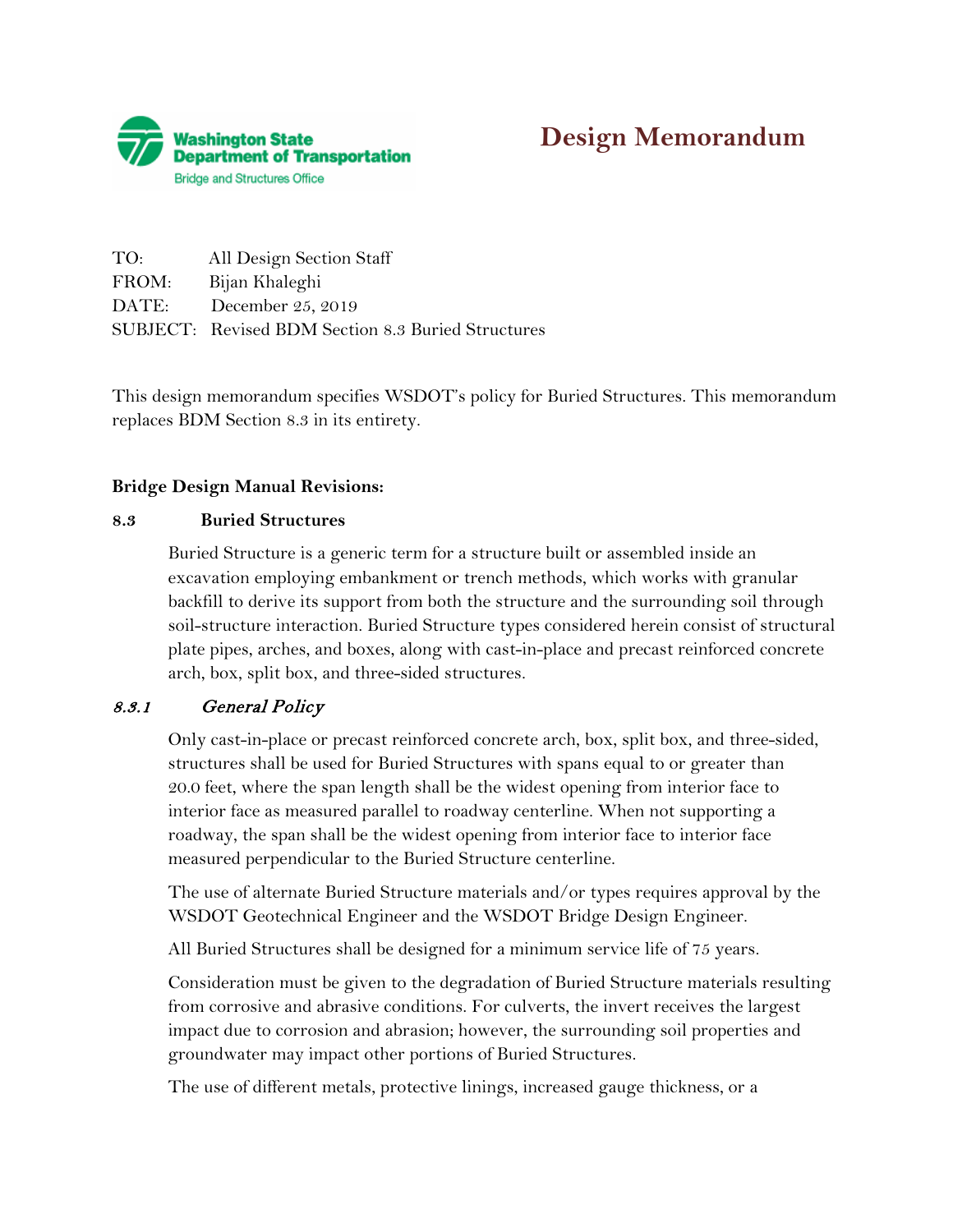combination of these methods are commonly used for metal structures, and additional concrete cover or protective coatings over reinforcing steel are common approaches used in concrete structures to ensure the service life criteria is met.

Buried Structures conveying vehicles, or pedestrians shall consider the applicability of safety systems such as, but not limited to, fire life-safety elements, ventilation, lighting, emergency egress, traffic control, and communications in accordance with Section 8.3.8.

 Additional provisions other than those cited herein may be specified, on a case-by-case basis, to achieve higher performance criteria for Buried Structures. Where such additional requirements are specified, they shall be site or project specific and shall be tailored to a particular structure type.

# 8.3.2 WSDOT Buried Structure Templates

consisting of a geometrics table, typical sections and general details. The WSDOT Bridge and Structures Office (BSO) has developed standard design drawings for precast reinforced concrete Buried Structures for use as project templates. See Section 8.4 for the list of Bridge Standard Drawings for Buried Structures

[8.3.2-A2,](https://www.wsdot.wa.gov/Bridge/Structures/StandardDrawings.htm#BuriedStructures) comprising the following structure types: WSDOT's current Buried Structure series is summarized on Bridge Standard Drawing

- Precast Reinforced Concrete Split Box Culvert (PRCSBC)
	- o SB20 through SB25, see Bridge Standard Drawing 8.3.2-A3
	- o SBS20 through SBS25, see Bridge Standard Drawing 8.3.2-A13
- Precast Reinforced Concrete Three-Sided Structures (PRCTSS)
	- o FC20 through FC40, see Bridge Standard Drawing 8.3.2-A3
	- o VC45 through VC50, see Bridge Standard Drawing [8.3.2-A4](https://www.wsdot.wa.gov/Bridge/Structures/StandardDrawings.htm#BuriedStructures)
	- o VC55 through VC60, see Bridge Standard Drawing 8.3.2-A5

 project per site specific conditions, design requirements, and jurisdiction. The BSO standard design drawings are templates only, and should be modified for each

# 8.3.3 General Design Requirements

The design of Buried Structures shall be in accordance with the requirements and guidance cited herein and in the current *AASHTO LRFD Bridge Design Specifications*  (hereafter referred to as the *LRFD Specifications*), *AASHTO Guide Specifications for LRFD Seismic Bridge Design* (hereafter referred to as the *Guide Specifications*), WSDOT *[Geotechnical Design Manual M 46-03](http://www.wsdot.wa.gov/Publications/Manuals/M46-03.htm)*, and *[Standard Specifications M 41-10](https://www.wsdot.wa.gov/Publications/Manuals/M41-10.htm)*, unless otherwise required in the project-specific criteria.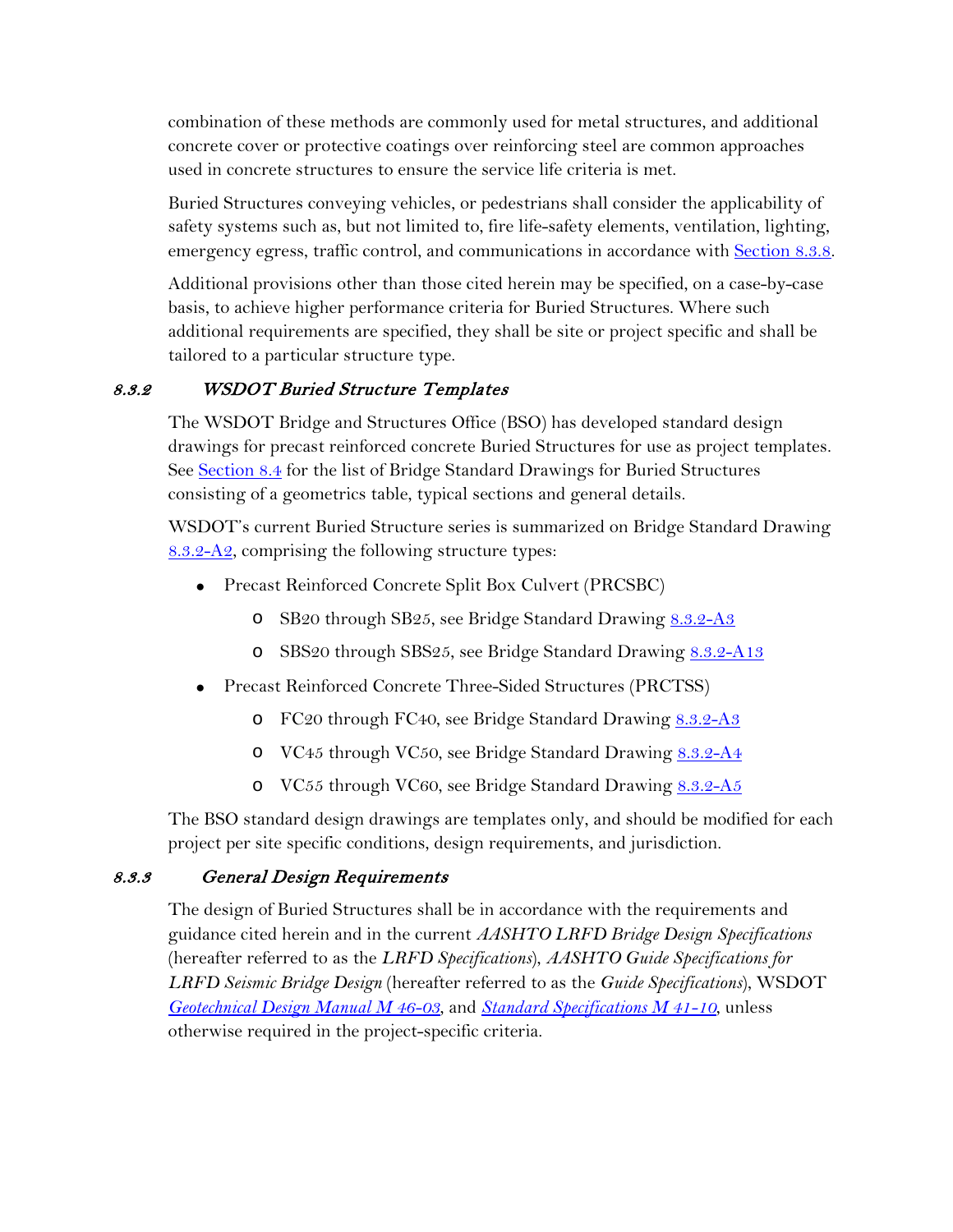- A. Design Delivery Methods
	- 1. Span lengths less than 20.0 feet

The Region Project Engineer Office may allow Contractor supplied designs of Buried Structures while under contract.

2. Span lengths equal to or greater than 20.0 feet

The Region Project Engineer Office may utilize Contractor supplied designs of Buried Structures while under contract when approved by the WSDOT Geotechnical Office and the WSDOT Bridge Office.

Criteria under consideration for an approval may include the following:

- The Geotechnical Report foundation recommendation of a spread footing support is based on a confirmed presence of competent soils at the project site. No soft soil support embankment requiring lightweight fills or ground improvement exists, as confirmed by the Geotechnical Report.
- Peak Seismic Ground Accelerations at the project site of 0.3g or less, as shown in the *[Geotechnical Design Manual](http://www.wsdot.wa.gov/Publications/Manuals/M46-03.htm)*, Figure 6-5 "Peak Horizontal Acceleration (%G) for 7 % Probability of Exceedance in 75 Years for Site Class B/C Boundary (Adapted From *USGS 2014*)".
- The project site presents no liquefaction, lateral spread risks, or is not located within an earthquake fault line, as confirmed by the Geotechnical Report.
- soil fill is retained by headwalls. • The skew angle of the waterway alignment is limited to within  $25$ degrees of a normal 90 degree crossing of the roadway alignment if the
- The site is not scour critical, as confirmed by the HQ Hydraulics Office.

review, and fabrication of the Buried Structure. When a contractor supplied design is chosen, ensure the contract allows sufficient time from award to any construction windows to allow for design,

When a contractor supplied design is not selected:

- a. A preliminary plan shall be completed in accordance with the criteria listed in Chapter 2.
- b. The design of the structure shall be completed prior to contract and the plans shall be included as a part of the Ad copy PS&E.
- c. The design may be completed by one of the following;
	- WSDOT or Consultant engineering staff.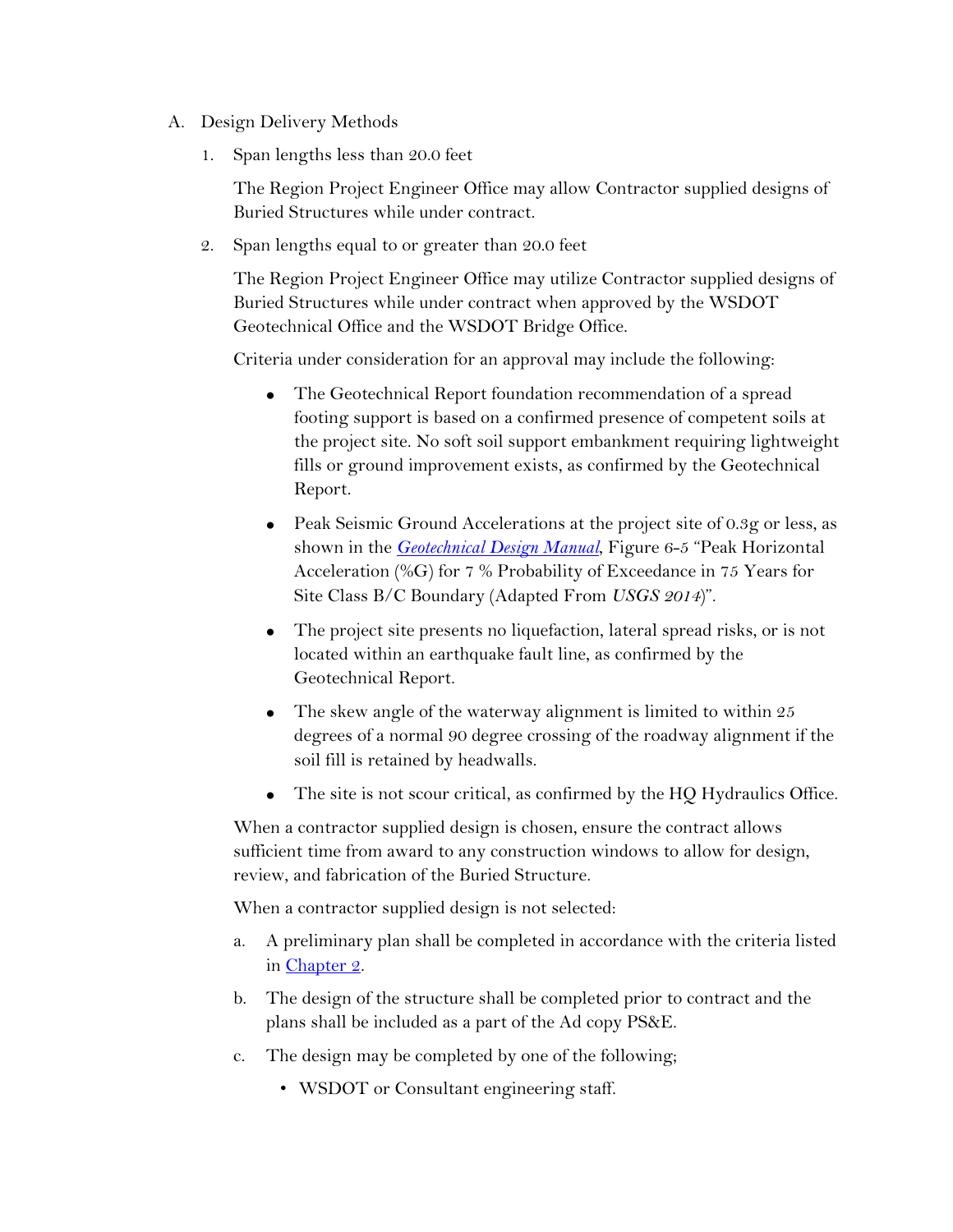- Proprietary supplier identified as a sole source by WSDOT.
- B. Application of Loads

Buried Structures shall be designed for force effects in accordance with *LRFD Specifications*, Section 12.6.1 (as shown in Figure 8.3.3.B), except that exemption from seismic loading shall not apply for Buried Structures with spans of 20.0 feet or greater.

Figure 8.3.3.B Typical Split Box Loading



 Combination, Strength I Load Combination, and Extreme Event I and II Load Buried Structures shall be investigated for Construction Loads, Service I Load Combinations, enveloping all controlling force effects resulting from, but not limited to, the following general load combinations:

- Maximum Vertical, Maximum Horizontal
- Maximum Vertical, Minimum Horizontal
- Minimum Vertical, Maximum Horizontal

The requirement of Section 3.5 for inclusion of live load in the Extreme Event I Load Combination is applicable. The load factor *γ*EQ as specified in *LRFD Specifications*, Table 3.4.1-1 shall be taken equal to 0.50, regardless of location or congestion.

both design and load rating of Buried Structures.<br>C. Buried Structure Foundation Design The decrease in live load effect due to increase in fill depth shall be considered in

Foundations for Buried Structures shall be designed and detailed in accordance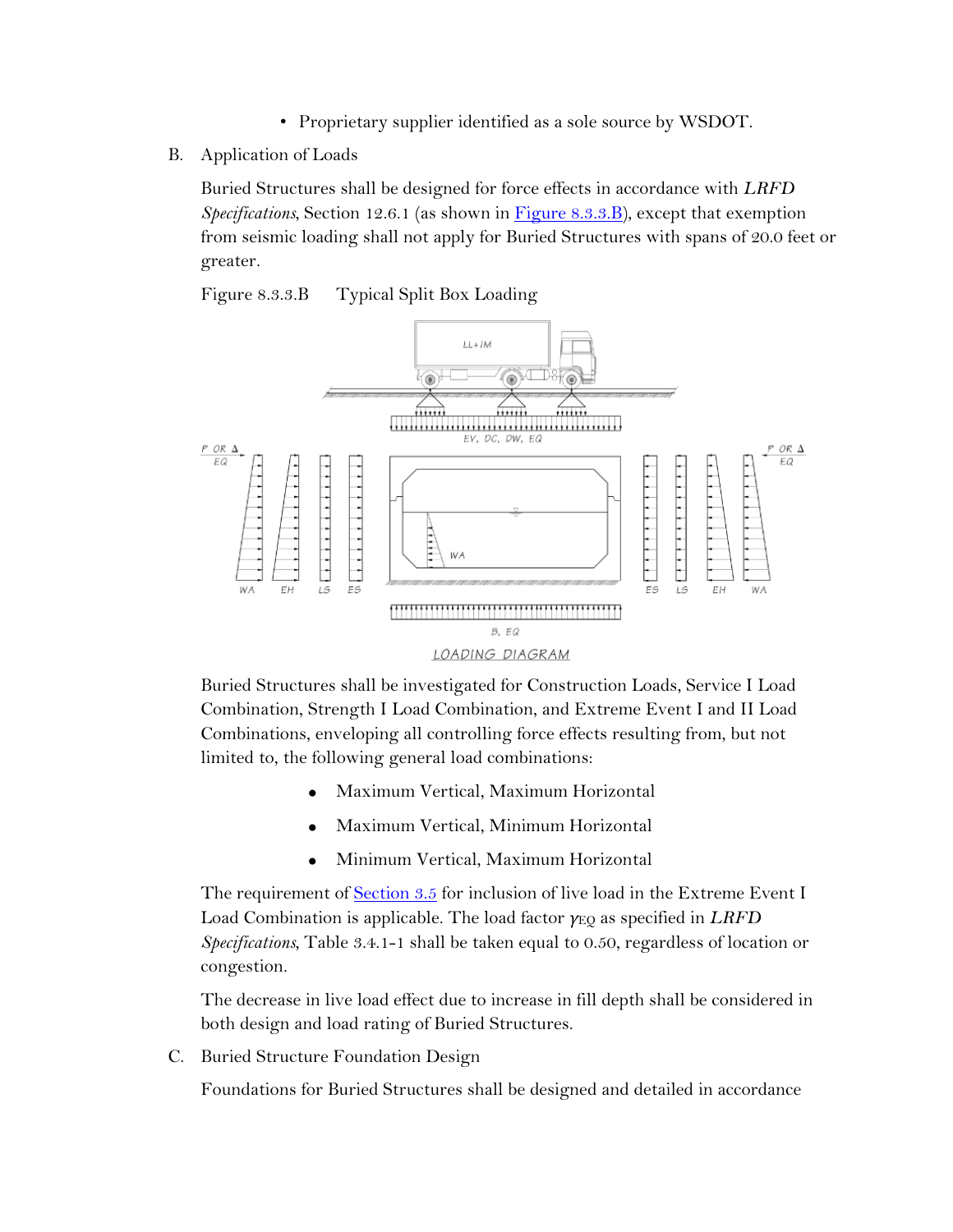with this *Bridge Design Manual M 23-50,* and the *[Geotechnical Design Manual](http://www.wsdot.wa.gov/Publications/Manuals/M46-03.htm)*, and shall include the effects of potential scour as described in Section 8.1.9.

D. Buried Structure Wingwall, Headwall, and Cutoff Wall Design

The term 'wingwall' as it relates to Buried Structures is a retaining wall, as defined in Section 8.1.1, used to retain the roadway embankment adjacent to the Buried Structure, or to furnish protection against erosion.

The term 'headwall' is an integral retaining wall at the inlet and outlet of Buried Structures as a means to retain the roadway fill directly above the structure.

 structural backfill below hydraulic structures, and protects structures placed over erodible deposits. The term 'cutoff wall' is a physical barrier employed to seal off water flow into the

 Chapter 11 of the *LRFD Specifications*. The bottom of wingwall foundations, Wingwalls, headwalls, and cutoff walls for Buried Structures shall be designed in accordance with the current versions of the *[Geotechnical Design Manual](http://www.wsdot.wa.gov/Publications/Manuals/M46-03.htm)*, and headwalls and cutoff walls shall be located a minimum of 2.0 feet below the scour elevation in accordance with the *[Geotechnical Design Manual](http://www.wsdot.wa.gov/Publications/Manuals/M46-03.htm)*, Section 15.4.5, unless a greater depth is otherwise specified. The structure shall be designed for the effects of scour as described in Section 8.1.9.

Headwalls shall be designed for any lateral load due to the overburden.

 pedestrian or worker fall protection forces where applicable in accordance with Headwalls, wingwalls, and railings shall be designed for vehicular collision and Section 10.2 and Section 10.5.

E. Fall Protection

Fall protection shall be provided on headwalls and wingwalls in accordance with Section 8.1.10.B for exposed wall heights equal to or greater than 4.0 feet.

F. Buried Structure Seismic Design

The provisions below are the minimum seismic design requirements for conventional Buried Structures. Additional provisions may be specified, on a caseby-case basis, to achieve higher seismic performance criteria for Buried Structures. Where such additional requirements are specified, they shall be site or project specific and shall be tailored to a particular structure type.

 less than 20.0 feet. Seismic design need not be considered for Buried Structures with span lengths of

 Buried Structures greater than or equal to 20.0 feet shall be designed for seismic effects in accordance with Section 13.5 *Seismic Considerations* in the *AASHTO*, *Technical Manual for Design and Construction of Road Tunnels – Civil Elements*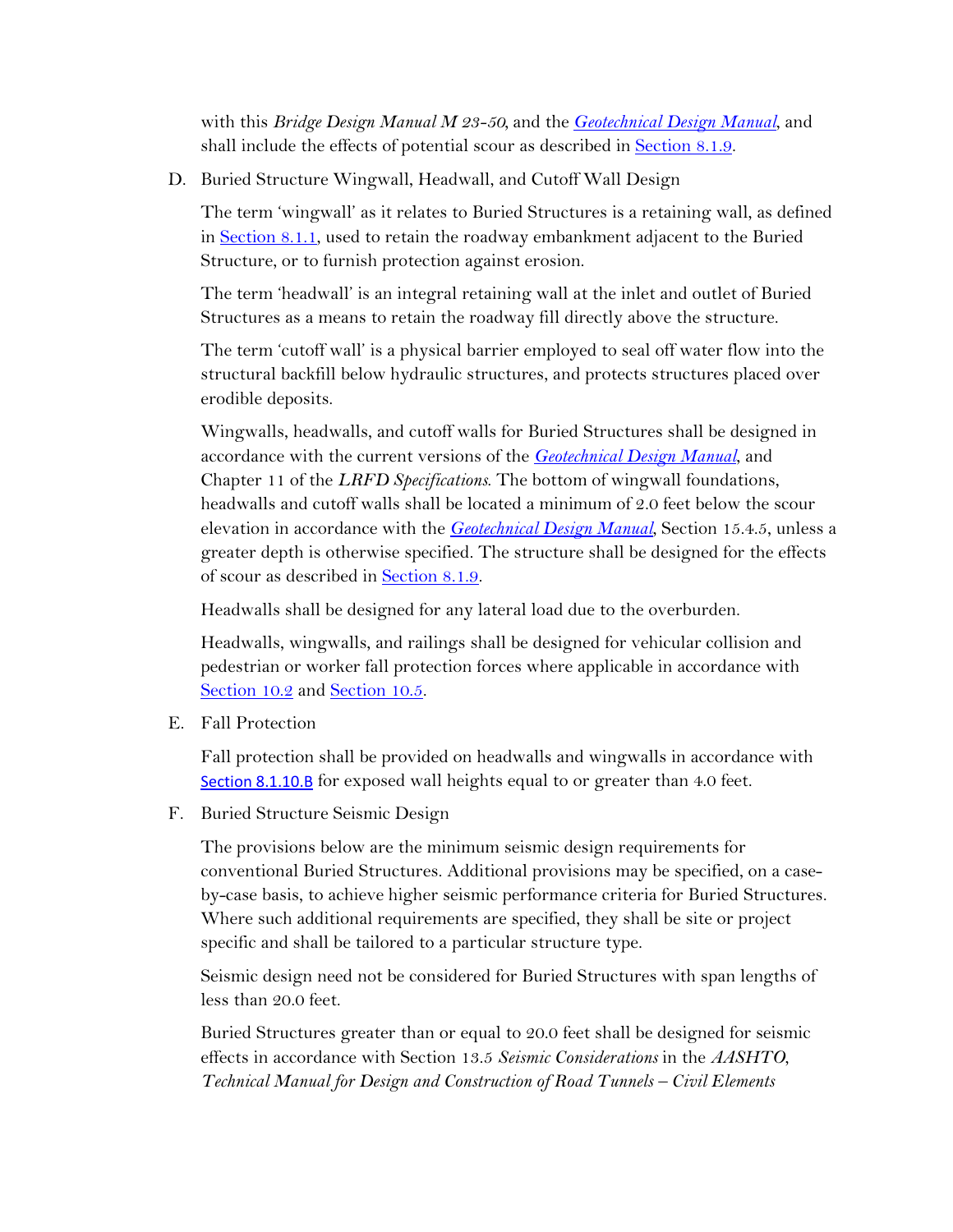(hereafter referred to as the *Technical Manual*)*,* with current interims*.* 

1. Seismic Loading Effects

Buried Structures with span lengths equal to or greater than 20.0 feet shall be designed in accordance with *AASHTO LRFD Road Tunnel Design and Construction Guide Specifications*, 1st Edition, 2017, Sections 10.8.3 and 10.8.4 respectively to accommodate the effects resulting from two types of seismic loading:

- Ground Shaking (i.e., transient ground displacement, TGD); and
- Ground Failure (i.e., permanent ground displacement, PGD)

For TGD seismic loads, Buried Structures shall be evaluated using pseudostatic or dynamic soil-structure interaction analysis using a ground displacement approach. The overall effects of seismically induced external earth loading on a Buried

 deformations on Buried Structures in soil or rock, due to the shear distortions Structure causes the structure to deform with the surrounding soil or "rack". It is therefore, more reasonable to approach the problem by specifying the loading in terms of deformations. The design goal is to ensure the structure can adequately absorb the imposed racking deformation (i.e., the deformation method), rather than designing to resist a specified dynamic earth pressure (i.e., the force method). For this reasoning, the effects of transient racking/ovaling of the ground, shall be used to determine the EQ force effects identified in Section 8.3.3.B, in accordance with *Technical Manual*, Section 13.5, unless otherwise required in the project-specific criteria.

Alternately, a refined analysis utilizing a finite element approach, accounting for free-field displacement and soil-structure interaction may also be used.

For PGD seismic loads, Buried Structures shall consider the potential for ground failure (e.g., liquefaction, liquefaction induced settlement, downdrag, landslides, and fault displacements) on the function of the Buried Structure.

The geotechnical designer shall evaluate the site and soil conditions to provide recommendations based on impacts of seismic geologic hazards including fault rupture, liquefaction, lateral spreading, flow failure, and slope instability, along with estimated loads and deformations acting on the structure, and options to mitigate seismic geological hazards in accordance with the *[Geotechnical Design](http://www.wsdot.wa.gov/Publications/Manuals/M46-03.htm)  [Manual](http://www.wsdot.wa.gov/Publications/Manuals/M46-03.htm)*. The designer shall evaluate, design, and detail all elements for any geological hazards as warranted by the geotechnical engineer.

2. Attenuation of Peak Ground Motion Parameters

The ground motion parameters shall be derived at the elevation of the Buried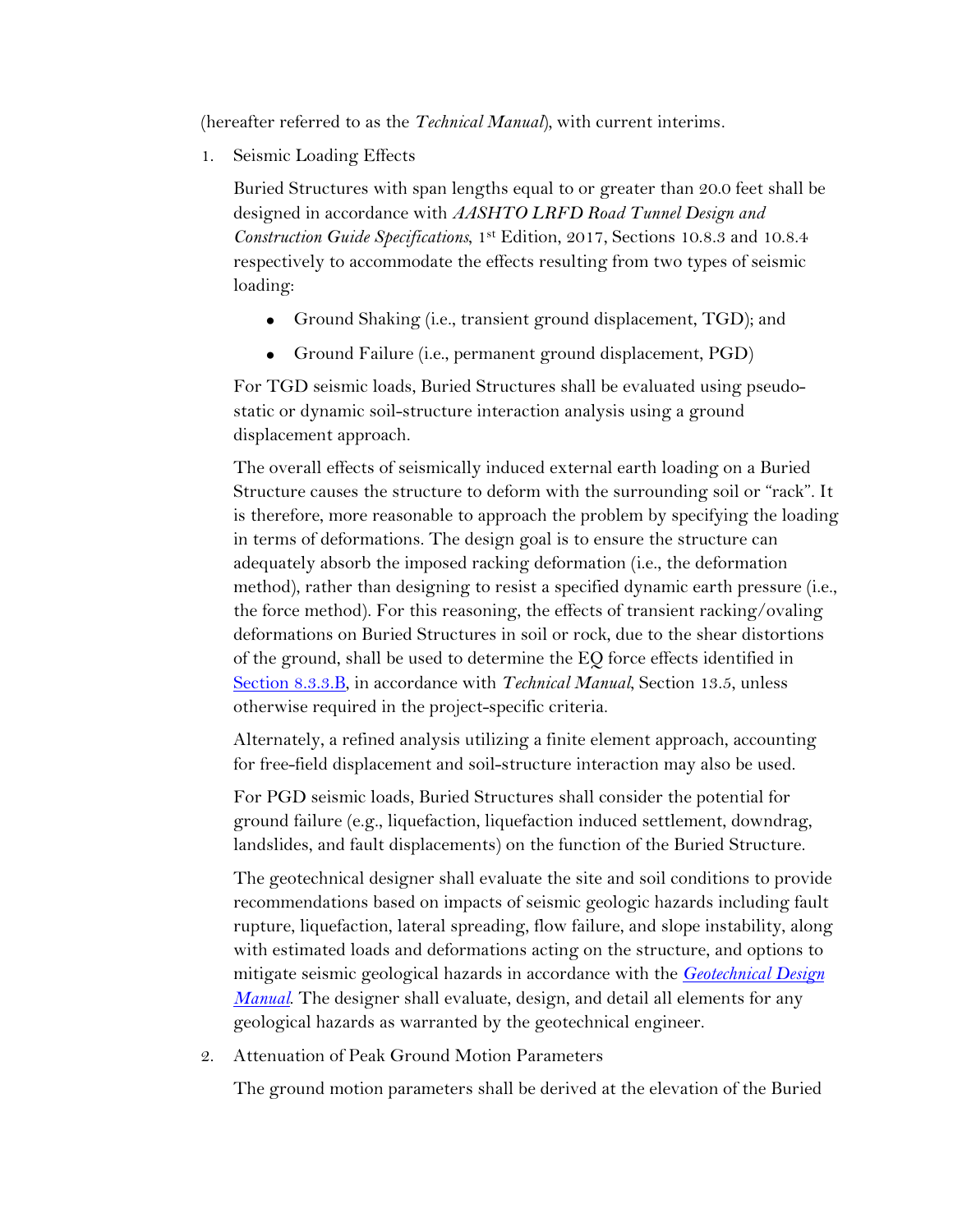to evaluate attenuation with depth. Structure closest to the finished grade surface. The peak ground motion parameters shall be adjusted to reflect attenuation of ground motion with depth according to  $Table 8.3.3.F-2$ , unless detailed site-specific analysis is performed

| Table 8.3.3.F-2 Ground Motion Attenuation with Depth<br>(modified after AASHTO, 2010) |                                                                                    |  |  |
|---------------------------------------------------------------------------------------|------------------------------------------------------------------------------------|--|--|
| Depth to Top of Buried<br>Structure<br>$(\text{feet})$                                | Ratio of Ground Motion at<br>Buried Structure Depth to<br>Motion at Ground Surface |  |  |
| $\leq 20$                                                                             | $0.95 - 1.00*$                                                                     |  |  |
| 20 to 50                                                                              | $0.75 - 0.95^*$                                                                    |  |  |
| 50 to 100                                                                             | $0.50 - 0.75*$                                                                     |  |  |
| $\geq 100$                                                                            | 0.50                                                                               |  |  |

 attenuation ratio can be estimated by linear interpolation – larger ratio \* For depths between the limits of each range, corresponding ground motion corresponding to shallower depth.

G. Usage of Buried Structure Design Software and/or Spreadsheets

The use of structural analysis software and/or spreadsheets shall be completely transparent and include all relevant information necessary to verify compliance with applicable design criteria. Accompanying supporting calculations may be necessary for verification. Any hidden code, function, design input, or result shall be explained thoroughly and be easily verifiable. Spreadsheets shall be unlocked. All calculations shall be logical to follow. All calculations shall include references to all applicable requirements in the design standards.

# 8.3.4 Materials

A. Concrete

All cast-in-place concrete shall be in accordance with **Section 5.1.1**.

Precast concrete shall be in accordance with Section 5.1.1. Class 5000 through 7000

are commonly used. Self-Consolidating Concrete (SCC) may be used. Concrete cover measured from the face of concrete to the face of any reinforcing steel shall be 2.0 inch minimum at all faces.

B. Steel

Reinforcing steel shall be in accordance with Section 5.1.2.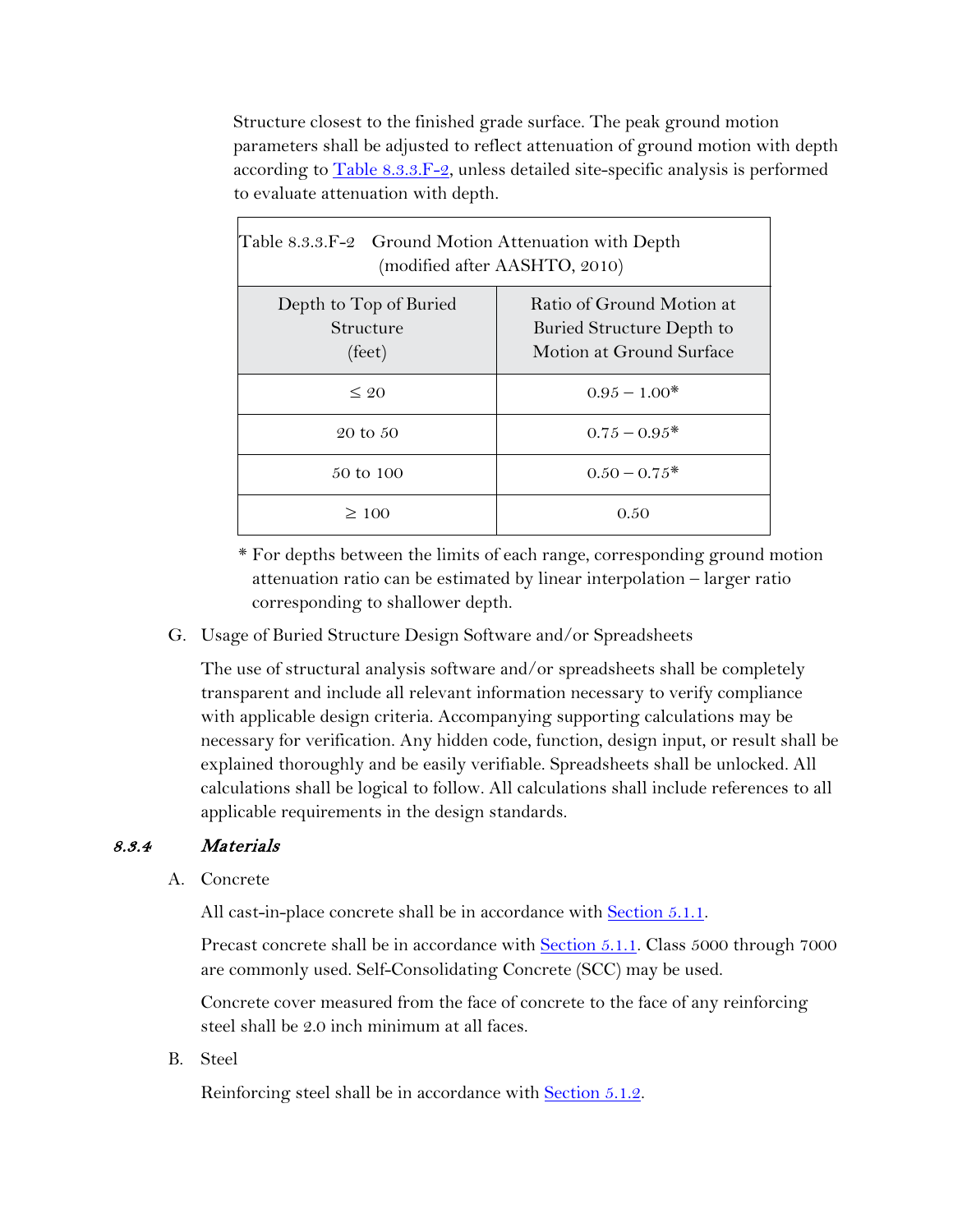bar shall be limited to a maximum of 80 ksi. Steel reinforcing bars shall be deformed, and shall conform to either ASTM A706 or AASHTO M 31 (ASTM A615). The nominal yield strength for reinforcement

Welded wire reinforcement may be used to replace steel reinforcing bars in Buried Structures. Welded wire reinforcement shall be deformed and shall conform to the requirements of AASHTO M 336 (ASTM A1046). The specified minimum yield strength of welded wire reinforcement shall be limited to a maximum of 75 ksi per Section 5.1.2.I.

Prestressing steel shall be in accordance with Section 5.1.3.

C. Bedding Material

Foundation subgrade and Buried Structure bedding material shall be prepared in accordance with *[Standard Specifications](https://www.wsdot.wa.gov/Publications/Manuals/M41-10.htm)*, Section 7-02.3(6)A4.

The upper layer of bedding course shall be a 6.0 inch minimum thickness layer of bedding material, defined as;

1. Precast Reinforced Concrete Three-Sided Structures (PRCTSS)

Crushed Surfacing Base Course.

2. Precast Reinforced Concrete Split Box Culverts (PRCSBC)

 *[Standard Specifications](https://www.wsdot.wa.gov/Publications/Manuals/M41-10.htm)*, Section 9-03.12(3), or to AASHTO Grading No. 57 as specified in *[Standard Specifications](https://www.wsdot.wa.gov/Publications/Manuals/M41-10.htm)*, Section 9-03.1(4)C.

3. Precast Wingwalls

Crushed Surfacing Base Course.

D. Joint Sealant and External Sealing Bands

All flexible joints between concrete segments shall be sealed by joint sealant in accordance with *[Standard Specifications](https://www.wsdot.wa.gov/Publications/Manuals/M41-10.htm)*, Section 9-04.11.

 slab joints are not required to be wrapped. The external sealing bands shall be All joints between concrete segments shall be wrapped with an external sealing band in accordance with *[Standard Specifications](https://www.wsdot.wa.gov/Publications/Manuals/M41-10.htm)*, Section 9-04.12, except that bottom installed before any tie plates.

See Section 8.4 Bridge Standard Drawings for joint sealing details.

E. Corrosion

 resulting from corrosive conditions. The following corrosion mitigation efforts are Consideration shall be given to the degradation of Buried Structure materials commonly used to ensure service life criteria is met;

1. Steel Structures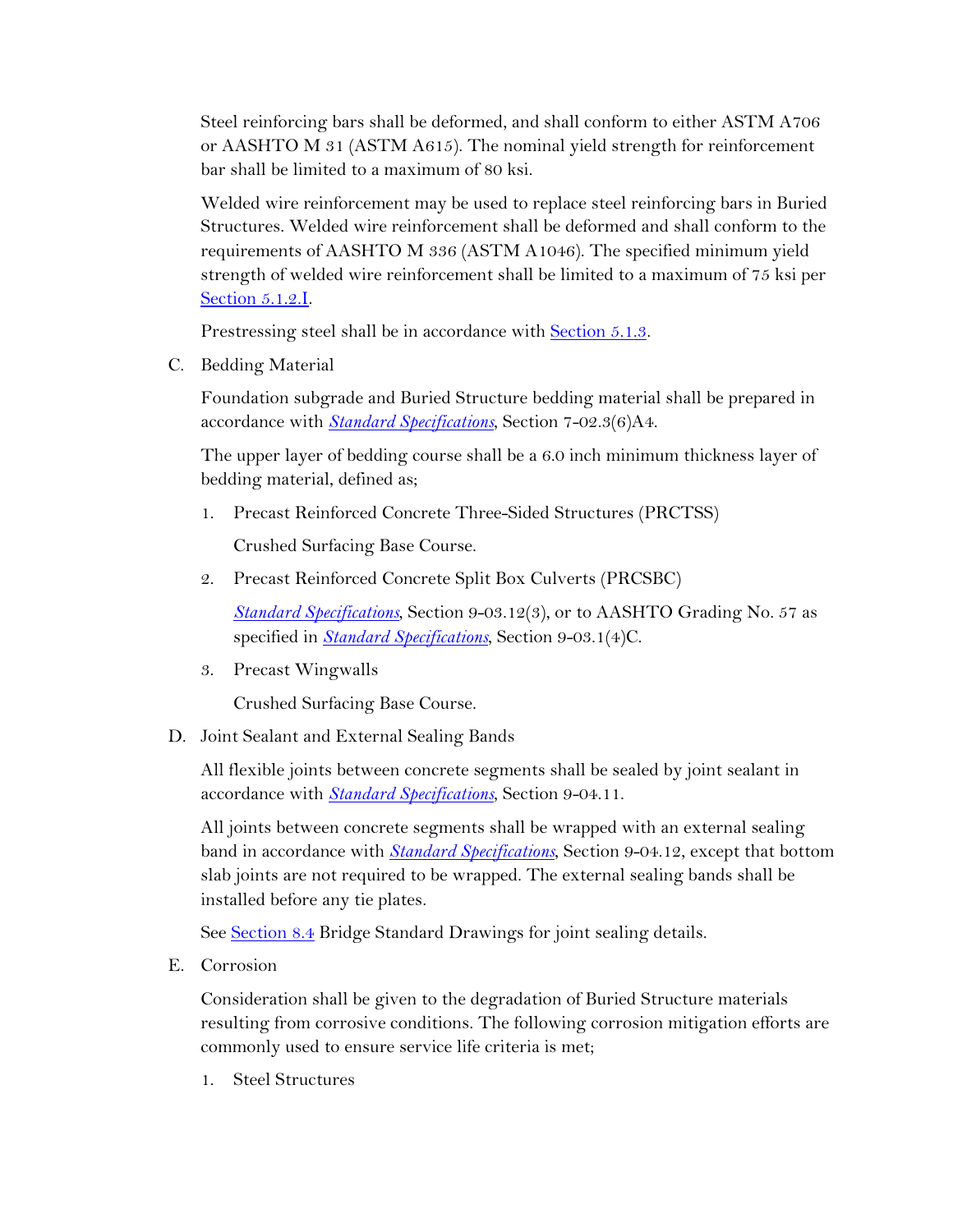Minimum corrosion rates shall be in accordance with **Section 6.7.2.** 

2. Concrete Structures

 Additional concrete cover or protective coatings over reinforcing steel may be utilized.

Corrosion protection measures to achieve a minimum service life of 75 years shall be approved by the WSDOT Bridge Design Engineer.

# 8.3.5 Limit States and Design Methodologies

A. Service Limit State

 Service Limit State is used to satisfy stress limits, deflection, and control of cracking requirements as applicable.

1. Total and Differential Settlement

The geotechnical designer shall provide an estimated total settlement, and evaluate the potential for differential settlement between Buried Structure units, including wingwalls. The designer shall evaluate, design, and detail all elements for any settlement(s) warranted by the geotechnical engineer.

2. Deflection

cracking. Flat top concrete structures with less than 2.0 feet of fill and top slabs that are thinner than specified in *LRFD Specifications*, Table 2.5.2.6.3-1 may experience excessive differential deflection of adjacent units imposed by vehicular live loads. Excessive differential deflection of the top slab can cause premature deterioration of the wearing surface such as debonding, fracturing or pavement

To mitigate differential deflection between adjacent units the minimum top slab depths stipulated in *LRFD Specifications*, Table 2.5.2.6.3-1 are required unless computation of deflection indicates that lesser depths may be used without adversely affecting the strength or serviceability of the structure. The vehicular deflection limits for concrete structures in accordance with *LRFD Specifications*, Section 2.5.2.6.2 may be used to meet these requirements.

For concrete structures not satisfying the requirements noted above, and for concrete structures where the top slab is within one foot of the roadway surface, the design shall provide a method of shear transfer between adjacent units by incorporating at least one of the following:

- Providing a joint between adjacent units capable of transferring the imposed shear.
- Providing a 5.0 inch minimum composite cast-in-place concrete topping, meeting the requirements of a Type 4 Protection System in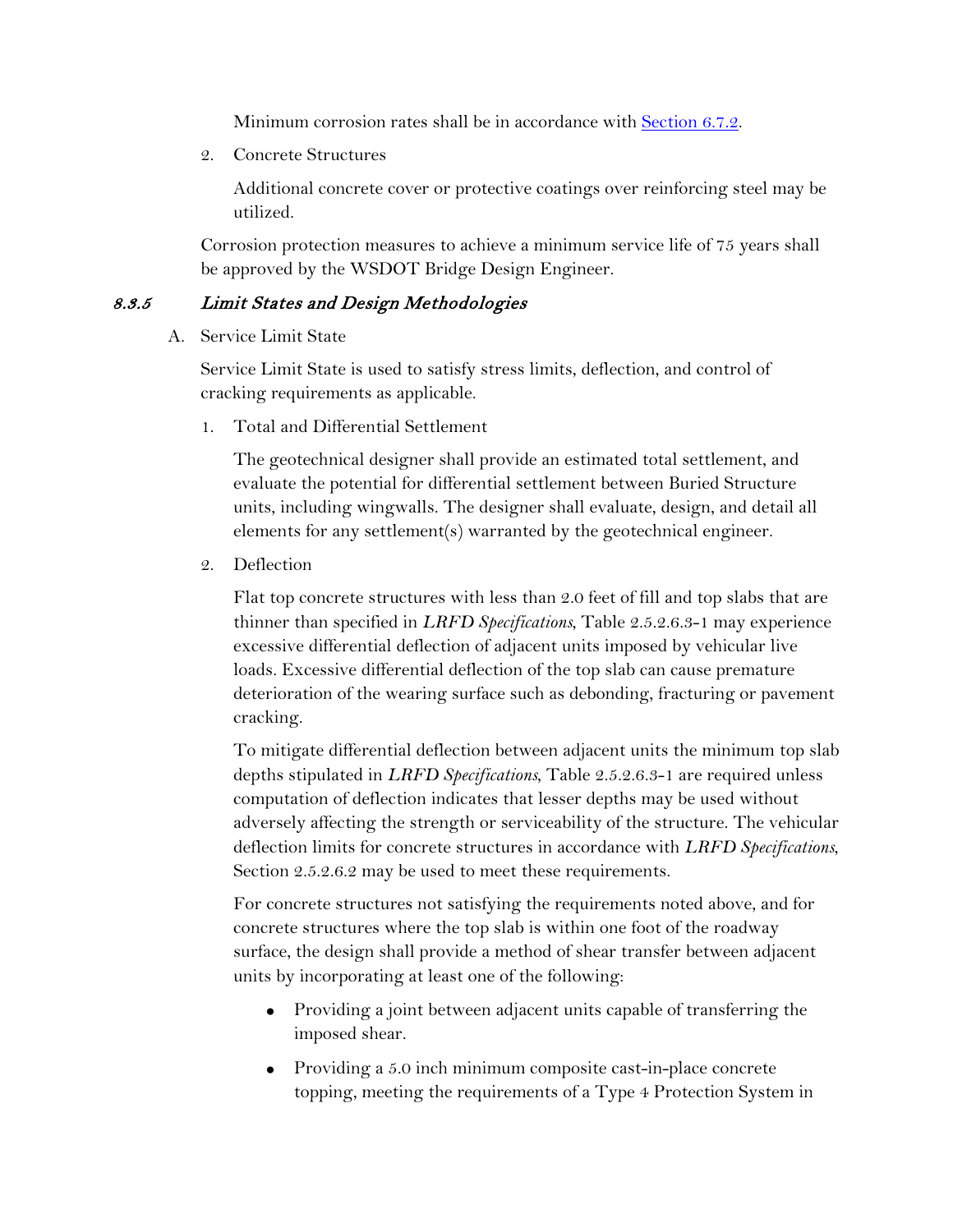#### Section 5.7.4.

Alternately, the section ends may be designed as edge beams in accordance with the provisions of *LRFD Specification*, Section 4.6.2.1.4b using the distribution width computed from *LRFD Specifications*, Eq. 4.6.2.10.2-1. Distribution widths shall not exceed the length between two adjacent joints.

Arch-top structures, because of their geometry and interaction with the surrounding soil, do not exhibit significant differential deflections that could cause pavement cracking for structures with less than 2.0 feet of fill. Thus, the requirements for shear transfer between adjacent units does not apply.

 given to prestressing in the direction of that span in order to control cracking. 3. Control of Cracking For top slabs thinner than 1/20 of the design span, consideration should be

Reinforcement shall be provided and spaced to meet the requirements of *LRFD Specifications*, Section 5.6.7. The exposure factor shall be based upon a Class 2 exposure condition.

Temperature and Shrinkage reinforcement shall be provided and spaced to meet the requirements of *LRFD Specifications*, Section 5.10.6. Temperature and Shrinkage reinforcement shall be provided in fillets and/or haunches.

B. Strength Limit State

Strength Limit State is used to satisfy flexural, shear, thrust, and radial tension requirements as applicable.

C. Extreme Limit State

Extreme Limit State is used to satisfy seismic, check flood, and scour requirements as applicable.

D. Boundary Conditions

 Rigid frames are statically indeterminate structures, and as such, require more rigorous analysis than statically determinate structures. This has led to some simplifying assumptions to facilitate rapid computations, which do not capture the inherent advantages of rigid frames, such as continuity, stiffness, and economy, creating inefficiencies in the design.

Rigid frame members designed assuming simply supported boundary conditions, produce conservative reinforcement requirements in positive moment regions, and leave negative moment regions with deficiencies in reinforcement requirements. This is not an efficient design approach, because the assumed boundary conditions do not capture the essence of the structure's behavior. Therefore, to accurately capture a rigid frame's behavior and eliminate possible reinforcement deficiencies,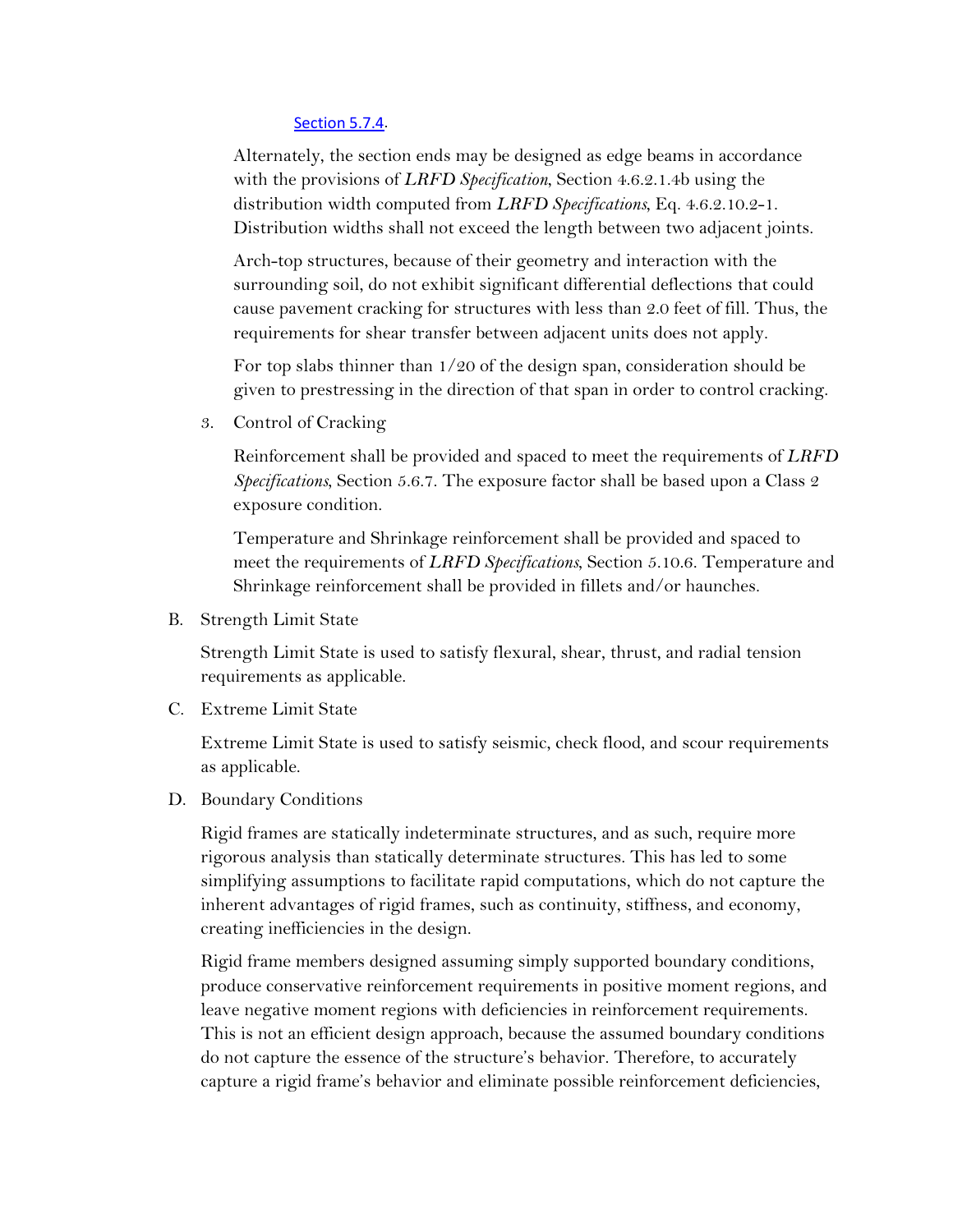frame, applying appropriate boundary conditions. concrete three-sided structures and box structures shall be analyzed as a rigid

 of these structures are analyzed as a simply supported beam. Again, this does not this soil-structure interaction behavior, the bottom slab of box structures shall be Additionally, the bottom slabs of box structures are entirely supported by the underlying bedding material. Often times for ease of computations, the bottom slab capture the structure's behavior efficiently, and has a tendency to leave reinforcement deficiencies in negative moment regions. Analyzing the slab supported on an elastic foundation is a more appropriate approach. This type of analysis can be achieved using the modulus of subgrade reaction, as determined by the geotechnical engineer, to determine a spring constant, and applying a series of compression springs along the bottom slab of the structure. To effectively capture analyzed on an elastic foundation.

Alternately, assuming a uniform or trapezoidal support reaction, can sufficiently capture the soil-structure interaction behavior for the design of the bottom slab of box structures.

- E. Structural Modeling
	- 1. Precast Reinforced Concrete Three-Sided Structures (PRCTSS)

support reactions as applicable. Should be modeled as a rigid frame, chorded arch, or arch with pin or fixed

2. Precast Reinforced Concrete Split Box Culverts (PRCSBC)

Should be modeled as shown in Figure 8.3.5.E-2.

 vertical loads by supporting the structure with compression springs. There are two primary boundary condition functions that need to be addressed within the model. The first function should be to maintain global stability, therefore the bottom left node is restrained in the global x direction. The second function should be to provide displacement-dependent resistance to

The hinges shown in the model corresponds to the joints between the upper and lower segments. Due to the behavior of a shiplap joint, capable of transferring shear in only one direction but not moment, the shear output from both joints should be applied and designed for per individual joint.

Figure 8.3.5.E-2 Split Box on an Elastic Foundation Model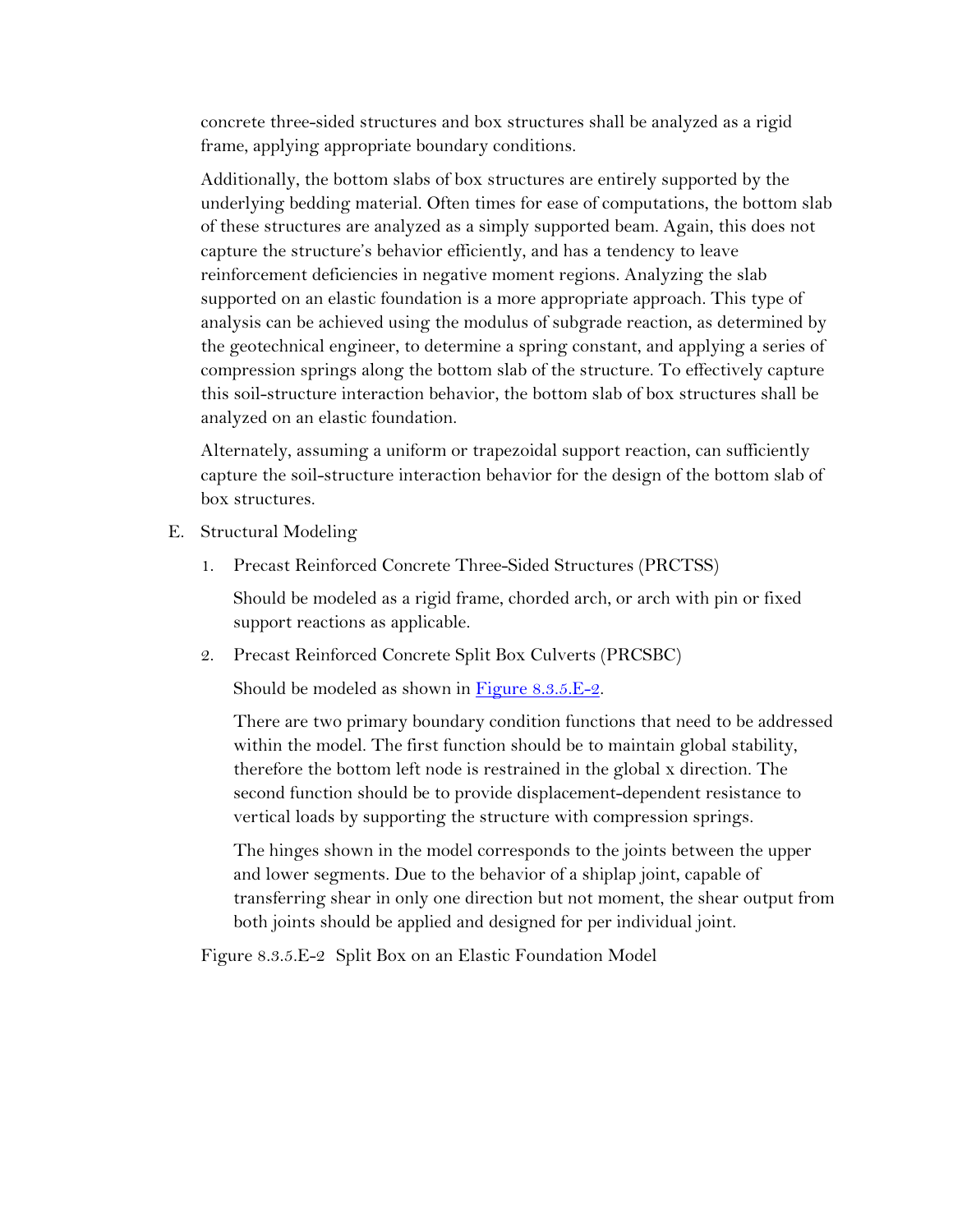

compression springs in the global y direction. Nodes should be placed at points of interest such as corners, fillet/uniform cross-section interface locations, and midspan of members. Additional nodes should be placed along the bottom element of the model, and restrained using

The spring constant (stiffness of ground spring) in the beam-spring model is used in the development of the compression springs and shall be computed by multiplying the moduli of subgrade reaction with the tributary area at the corresponding node as follows:

$$
K = k \, s \, b
$$

Where:

 $K =$  Compression Spring Constant

k = Modulus of Subgrade Reaction

s = Tributary Length Associated with a Node

b = Unit Slab Width

3. Precast Reinforced Concrete Split Box Culverts (PRCSBC) with Top Slab

 elastomeric bearing pads, or pins as applicable, and the upper unit should be Should be modeled as shown in Figure  $8.3.5.E-2$ , except that the hinges with moment release shown should be replaced with transverse springs to represent replaced with a flat slab.

Alternatively, the upper flat slab unit (superstructure) may be analyzed using PGSuper with the bearing reactions applied to the lower unit as an external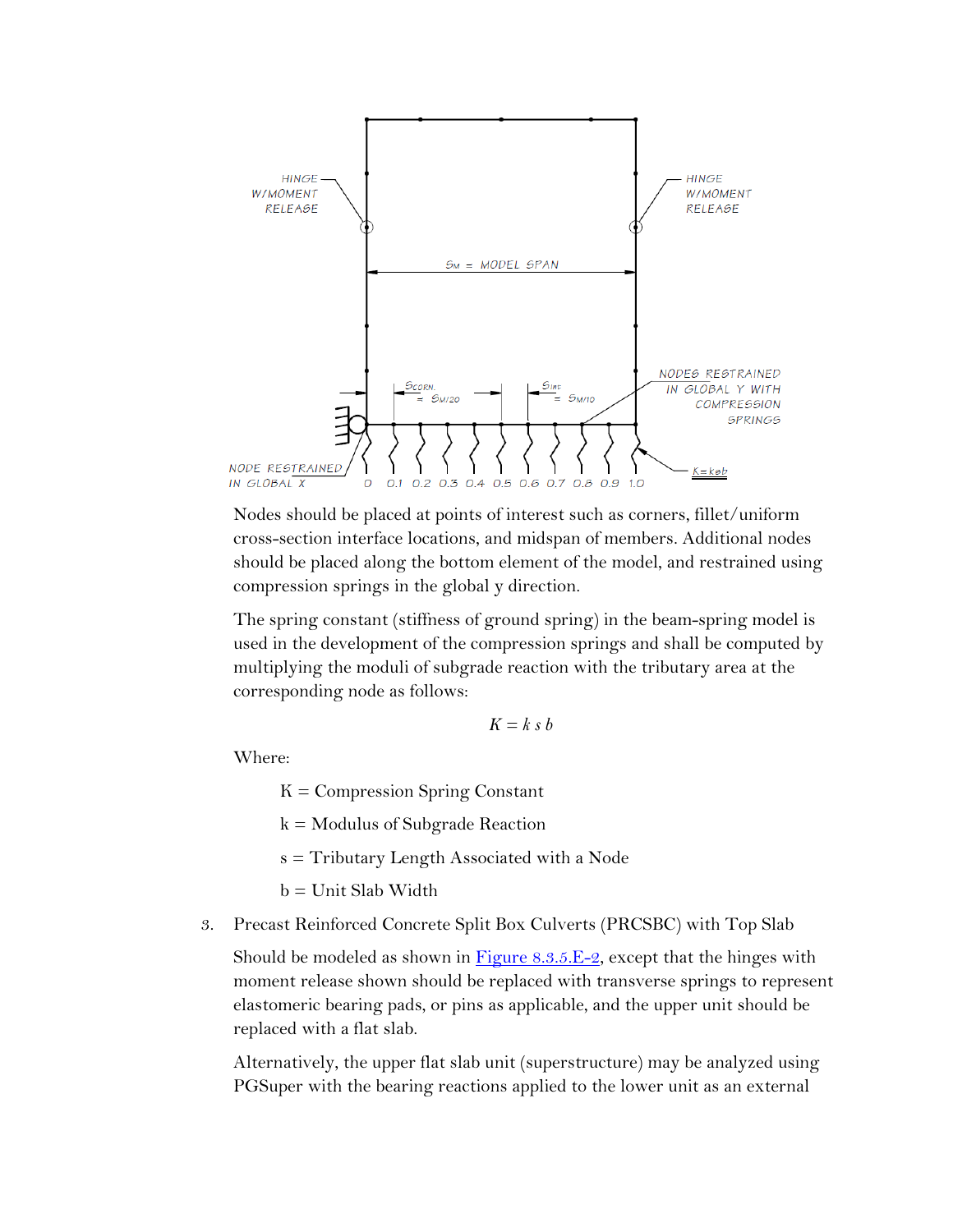earthquake loads, and bearing shear forces could be applied to the lower unit as axial load on a per foot basis. Additionally, in lieu of a racking analysis, described in Section 7.5.4.D, and 7.5.4.E respectively.

# 8.3.6 Provisions for Structure Type

A. Reinforced Concrete Box and Split Boxes

and a rigid three-sided frame base or lower unit. Reinforced Concrete Boxes are four-sided rigid frame structures. Split Boxes consist of either a rigid three-sided frame lid, or flat top slab called the upper unit,

Concrete box structures shall be designed and constructed in accordance with *[Standard Specifications](https://www.wsdot.wa.gov/Publications/Manuals/M41-10.htm)*, Section 7-02.3(6).

1. Precast Geometric Limitations

Formwork used in the precast industry for rigid three-sided frame structures with span lengths ranging from 8.0 feet up to 35.0 feet, contain geometric limitations that should be considered when establishing a structure's geometry. The following are not proven design ranges, they are recommendations from the precast industry based on their form capabilities and reference Figure 8.3.6.A-1:

 $S =$  Span Length, shall be varied in 1'-0" increments from a minimum of 8'-0" to a maximum of 35'-0".

 $W1 =$  Wall Thickness at the Fillet, is typically either 10.0" or 12.0", and tapers to  $W2 =$  Wall Thickness at the Joint of upper unit, or  $W3 =$  Wall Thickness at the Joint of lower unit respectively, typical taper is 2H:103V.

 $H1 =$  Height of Tapered Wall of upper unit, and  $H2 =$  Height of Tapered Wall of lower unit, shall be varied in 1'-0" increments from a minimum of 0'-0" to a maximum of 10'-0". If project limitations require a dimension between 1'-0" increments, the designer is encouraged to contact precast manufacturers for available options.

 $TT = Thichness$  of Top Slab, and  $TB = Thichness$  of Bottom Slab, shall be varied in 2.0" increments from a minimum of 10.0" to a maximum of 24.0".

 $F =$  Fillet, shall be 17.0" x 17.0".

varied in 1.0 degree increments. Skewed units shall be limited to skew angles of 45 degrees or less, and be

LW = Lay Width, typically varies in 1'-0" increments from a minimum of  $4'$ -0" to a maximum of 10'-0".

If the lay width of the individual precast segments is not critical on a project, the designer is encouraged to provide a minimum lay width of the segments,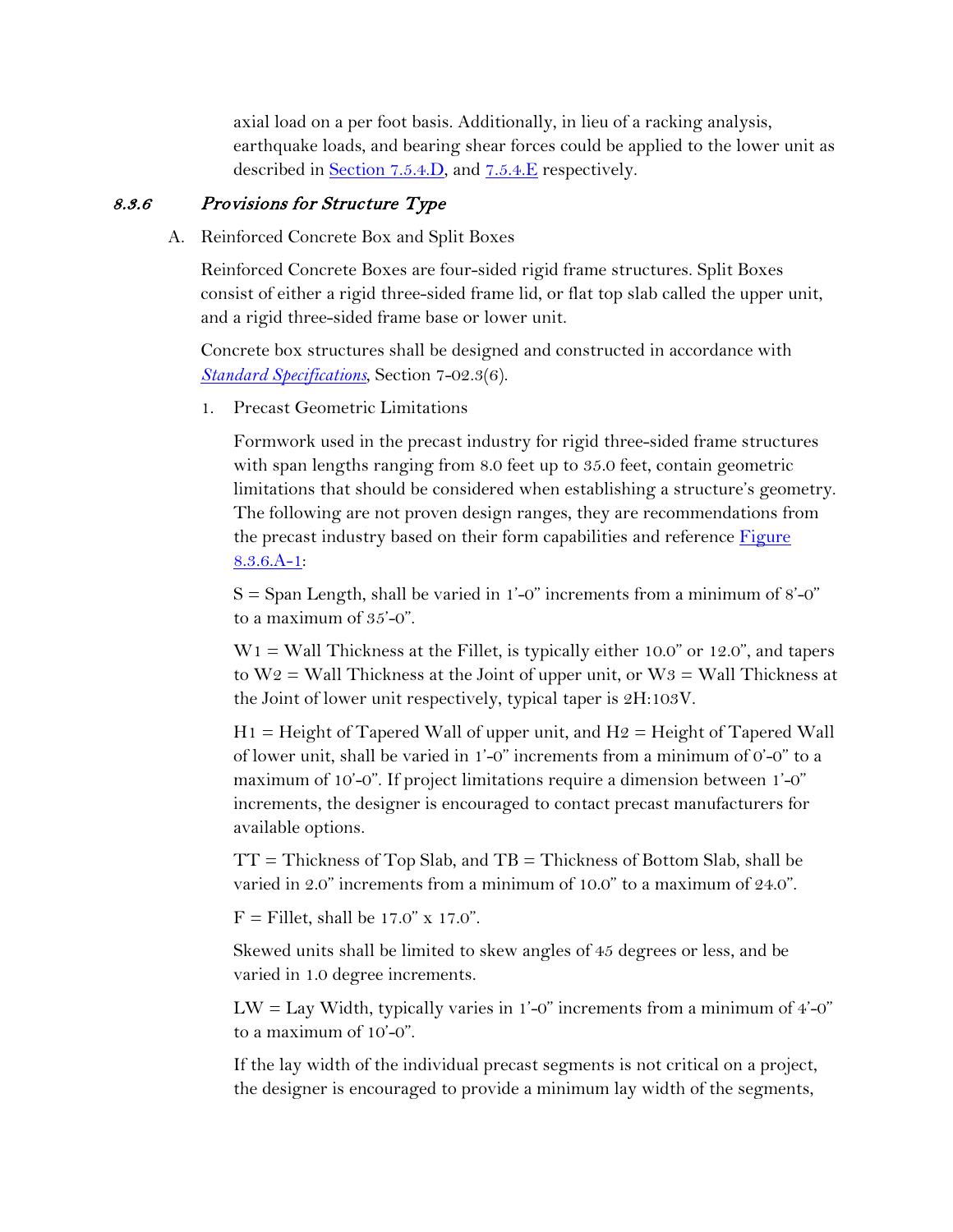requirements (typical shipping weight limits are 60-65 kips). along with an overall lay width of structure to allow fabricators to choose lay widths of individual segments based on their form capabilities and shipping

Figure 8.3.6.A-1 Typical Split Box, Comprising Two Precast Three-Sided Frames



2**.** Distribution of Live Load through Earth Fill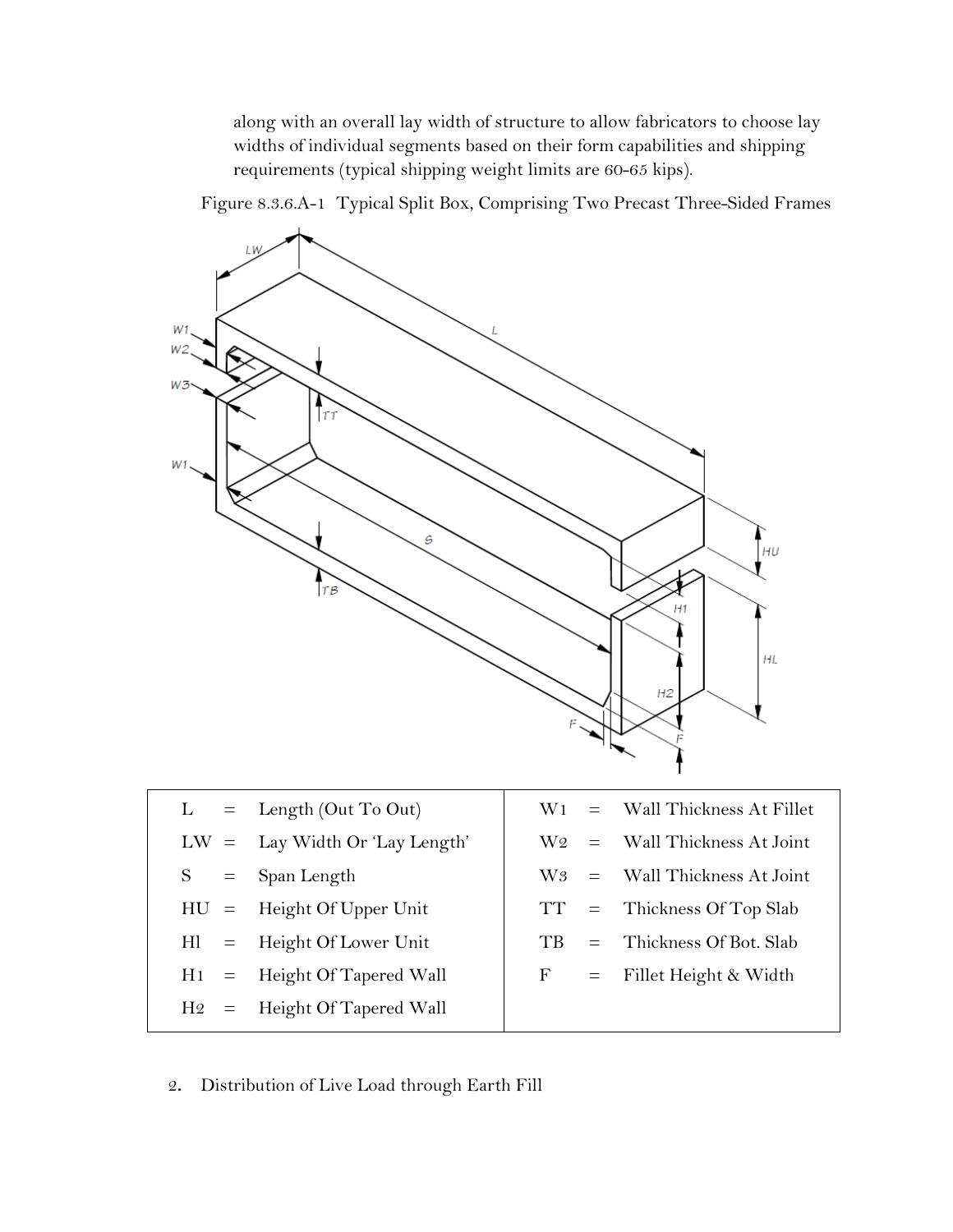The distribution of wheel loads through earth fill shall be in accordance with *LRFD Specifications*, Section 3.6.1.2.6a except the 5th paragraph shall be modified as follows:

5th Paragraph – Where the live load and dynamic load allowance moment in concrete slabs, based on the distribution of the wheel load through earth fills, exceeds the live load and dynamic load allowance moment calculated according to Article 4.6.2.10, the latter moment shall be used.

Where the depth of fill is:

- with *LRFD Specifications*, Section 4.6.2.10. • Less than 2.0 feet, live load shall be distributed to the top slab in accordance
- 2.0 feet or greater, live load shall be distributed to the top slab in accordance with *LRFD Specifications*, Section 3.6.1.2.6.

The effects of Live Load may be neglected for;

- Single-Span Concrete Box Structures, when the depth of fill is greater than 8.0 feet and exceeds the span length.
- Multiple-Span Concrete Box Structures, when the depth of fill exceeds the distance between inside faces of end walls.
- 3. Joint Design and Details

Joints shall be designed to carry the applied horizontal and vertical forces, and so formed that they can be assembled to transmit those forces, and provide joint tightness consistent with tolerances outlined in the Contract Documents.

• Vertical Joints:

Joints between adjacent units shall be designed for the applied lateral forces identified in Section 8.3.3.B.

• Horizontal Joints:

Transverse joints between the upper units and lower units shall be designed for the applied lateral forces identified in **Section 8.3.3.B.** 

Longitudinal joints in the bottom slab shall be designed for the applied vertical forces identified in **Section 8.3.3.B**, in addition to any differential settlement as warranted by the geotechnical engineer.

Longitudinal joints in the top slab shall be designed for the applied vertical forces identified in **Section 8.3.3.B**, in addition to any differential settlement as warranted by the geotechnical engineer, by incorporating a method of shear transfer between adjacent units or as an edge beam in accordance with Section 8.3.5.A-2.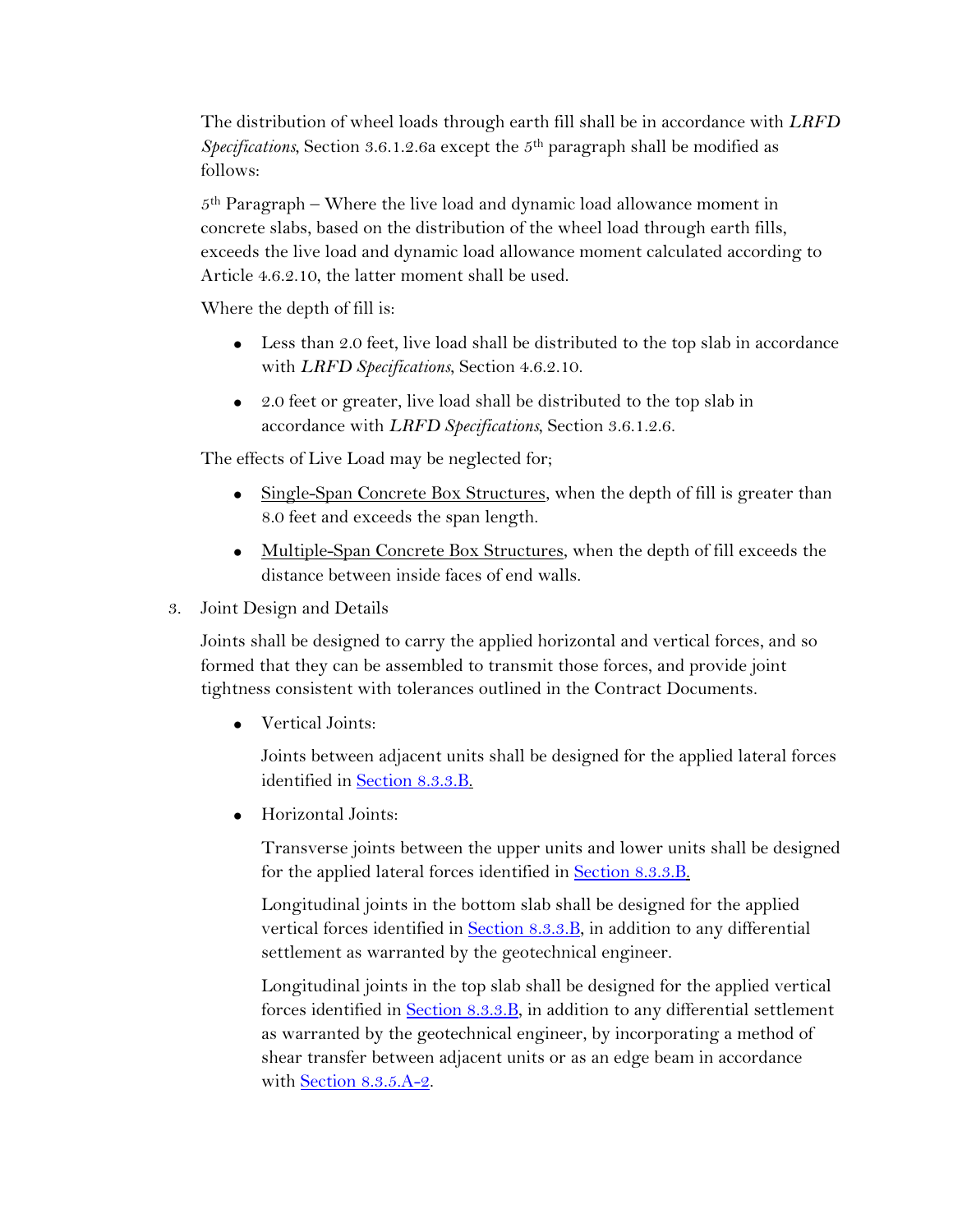7.02.3(6)C, employing a bell & spigot (a.k.a. a tongue & groove, or shiplap) connection. See Bridge Standard Drawing [8.3.2-A10](https://www.wsdot.wa.gov/Bridge/Structures/StandardDrawings.htm#BuriedStructures) for joint details. All joints shall be fabricated in accordance with *[Standard Specifications](https://www.wsdot.wa.gov/Publications/Manuals/M41-10.htm)*, Section

 designer shall provide a note on the Plans stating the capacity of the joint detailed. Example Note: Alternate joint types may be proposed addressing applied forces, differential settlement between segments, live load deflection, shear transfer, and prevention of water and soil migration through the joint. If an alternate joint design is accepted it shall have equal or greater capacity as the joint shown on the Contract Plans. The

"This joint has been detailed and designed to resist \_\_\_ kips of shear".

compliance. See Bridge Standard Drawing [8.3.2-A8](https://www.wsdot.wa.gov/Bridge/Structures/StandardDrawings.htm#BuriedStructures) for joint sealing details. Each joint shall be sealed to prevent exfiltration or infiltration of soil fines or water. Field tests may be required by the Engineer whenever there is a question regarding

 sections on the prepared bedding material should start at the outlet, and with the As shown in Figure 8.3.6.A-3, joints shall be detailed such that the laying of bell (or groove) end pointing upstream, and the spigot (or tongue) end pointing downstream, with installation proceeding toward the inlet end to facilitate placement during construction and prevent undermining of downstream units at the joints in service.

Figure 8.3.6.A-3 Precast Box Joint Details to Facilitate Installation



 The orientation of the bell and spigot should alternate between the bottom units and the top units. This alternating orientation is preferred, as it provides the most flexibility to facilitate staged construction requirements, and has an inherent placement advantage during construction.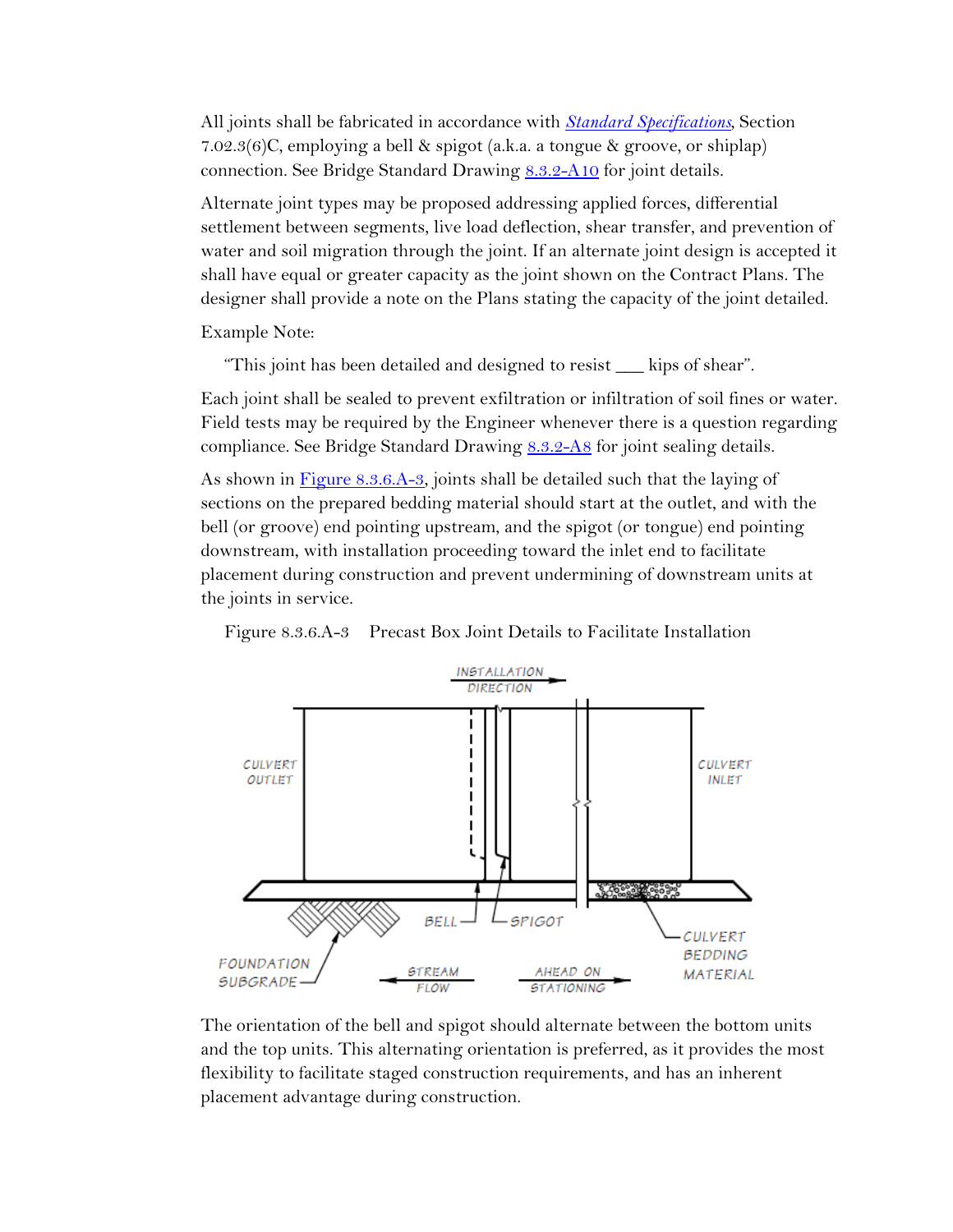trying to slide a bell end under a spigot. If staging is not necessary, projects may incorporate an optional alternate detail to allow alignment of the vertical bell and spigot joint between the top and bottom units. The installation sequence is this aligned configuration should be such that the bottom segments are installed in the direction of stationing, whereas the top units should be installed in the reverse direction to alleviate constructability issues from

B. Design of Reinforced Concrete Three-Sided Structures

Three-Sided Structures are rigid frame, chorded arch, and arch structures which may have open inverts, and are supported by concrete foundation units consisting of a footing and possibly a stem wall.

Three-Sided Structures shall be designed and constructed in accordance with *[Standard Specifications](https://www.wsdot.wa.gov/Publications/Manuals/M41-10.htm)*, Section 7-02.3(6).

1. Precast Geometric Limitations

when establishing a structure's geometry as outlined in **Section 8.3.6.A-1**. Rigid Three-Sided Structures with span lengths ranging from 8.0 feet up to 35.0 feet, contain the same geometric limitations that should be considered

 Structure series FC30 – FC40, and VC45 – VC60 should maintain the Three-Sided Structures with geometries matching WSDOT's current Buried geometrics identified on Bridge Standard Drawing 8.3.2-A2. If project limitations require alternate dimensions, the designer is encouraged to contact precast manufacturers for available options.

2. Distribution of Live Load through Earth Fill

If soil cover is not provided, the top of precast reinforced three-sided structures shall be designed for direct application of vehicular loads.

 *LRFD Specifications*, Section 3.6.1.2.6a except the 5th paragraph shall be The distribution of wheel loads through earth fill shall be in accordance with modified as follows:

5th Paragraph – Where the live load and dynamic load allowance moment in concrete slabs, based on the distribution of the wheel load through earth fills, exceeds the live load and dynamic load allowance moment calculated according to Articles 4.6.2.1 and 4.6.3.2 Article 4.6.2.10, the latter moment shall be used.

Where the depth of fill is:

- of the direction of travel. • Less than 2.0 feet, live load shall be distributed to the top slab in accordance with *LRFD Specifications*, Equation 4.6.2.10.2-1, regardless
- 2.0 feet or greater, live load shall be distributed to the top slab in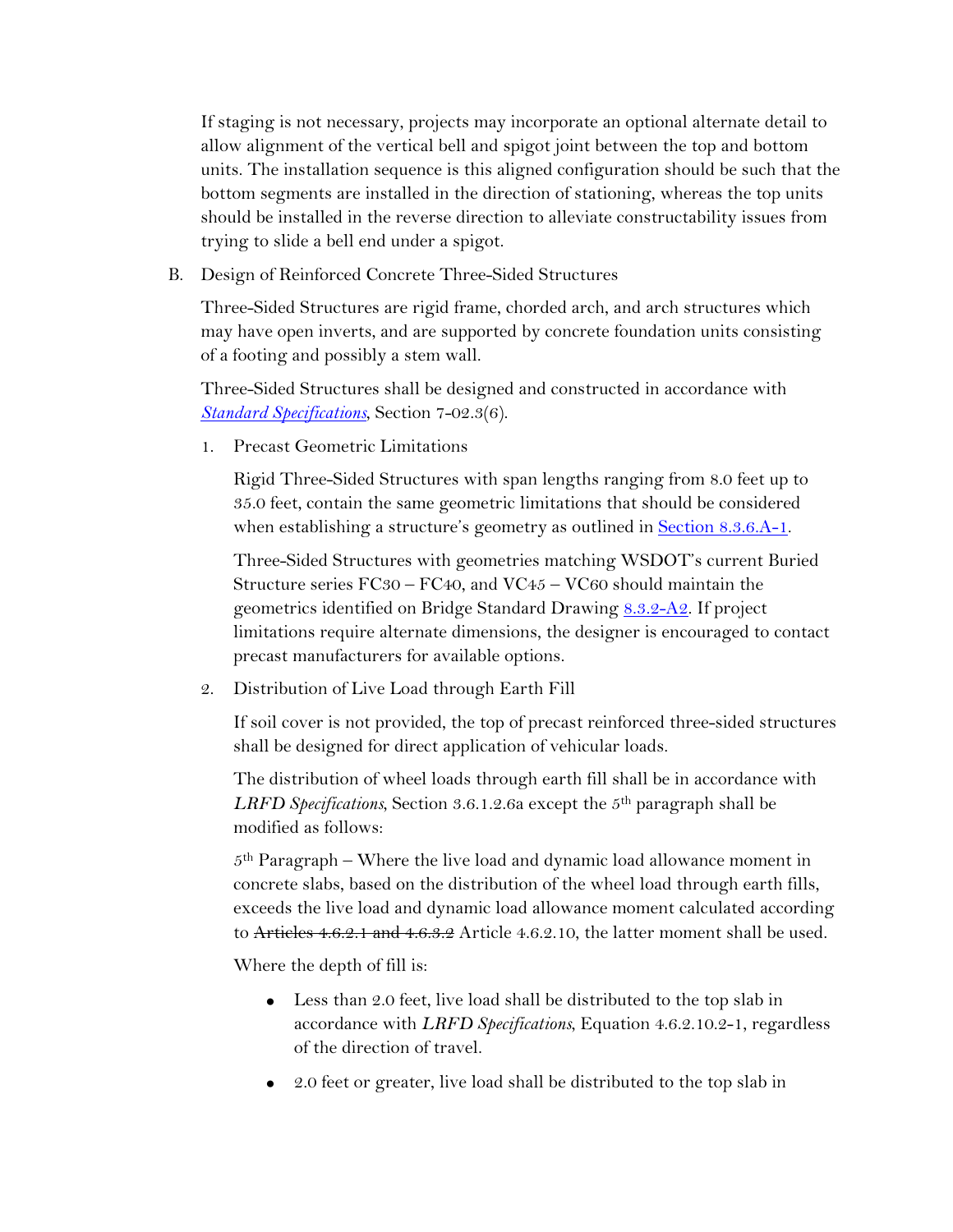accordance with *LRFD Specifications*, Section 3.6.1.2.6.

• The effects of Live Load may be neglected for;

Single-Span Buried Structures, when the depth of fill is greater than 8.0 feet and exceeds the span length.

Multiple-Span Buried Structures, when the depth of fill is exceeds the distance between inside faces of end walls.

3. Joint Design and Details

Joints shall be designed to carry the applied horizontal and vertical forces, and so formed that they can be assembled to transmit those forces, and provide joint tightness consistent with tolerances outlined in the Contract Documents.

• Vertical Joints:

Joints between adjacent units shall be designed for the applied lateral forces identified in Section 8.3.3.B.

• Horizontal Joints:

designed for the applied lateral forces identified in **Section 8.3.3.B**, Transverse joints between the upper units and foundation units shall be employing a shear key, block restrainer, or dowel bars. See Bridge Standard Drawing [8.3.2-A6](https://www.wsdot.wa.gov/Bridge/Structures/StandardDrawings.htm#BuriedStructures) for connection details.

Longitudinal joints in the top slab shall be designed for the applied vertical forces identified in **Section 8.3.3.B**, in addition to any differential settlement as warranted by the geotechnical engineer, by incorporating a method of shear transfer between adjacent units or as an edge beam in accordance with Section 8.3.5.A-2.

Portal units shall be designed for any lateral load due to the overburden.

 settlement between segments, live load deflection, shear transfer, and the Contract Plans. The designer shall provide a note on the Plans stating the capacity of the joint detailed. Example Note: Alternate joint types may be proposed addressing applied forces, differential prevention of water and soil migration through the joint. If an alternate joint design is accepted it shall have equal or greater capacity as the joint shown on

 water. Field tests may be required by the Engineer whenever there is a "This joint has been detailed and designed to resist \_\_\_ kips of shear". Each joint shall be sealed to prevent exfiltration or infiltration of soil fines or question regarding compliance.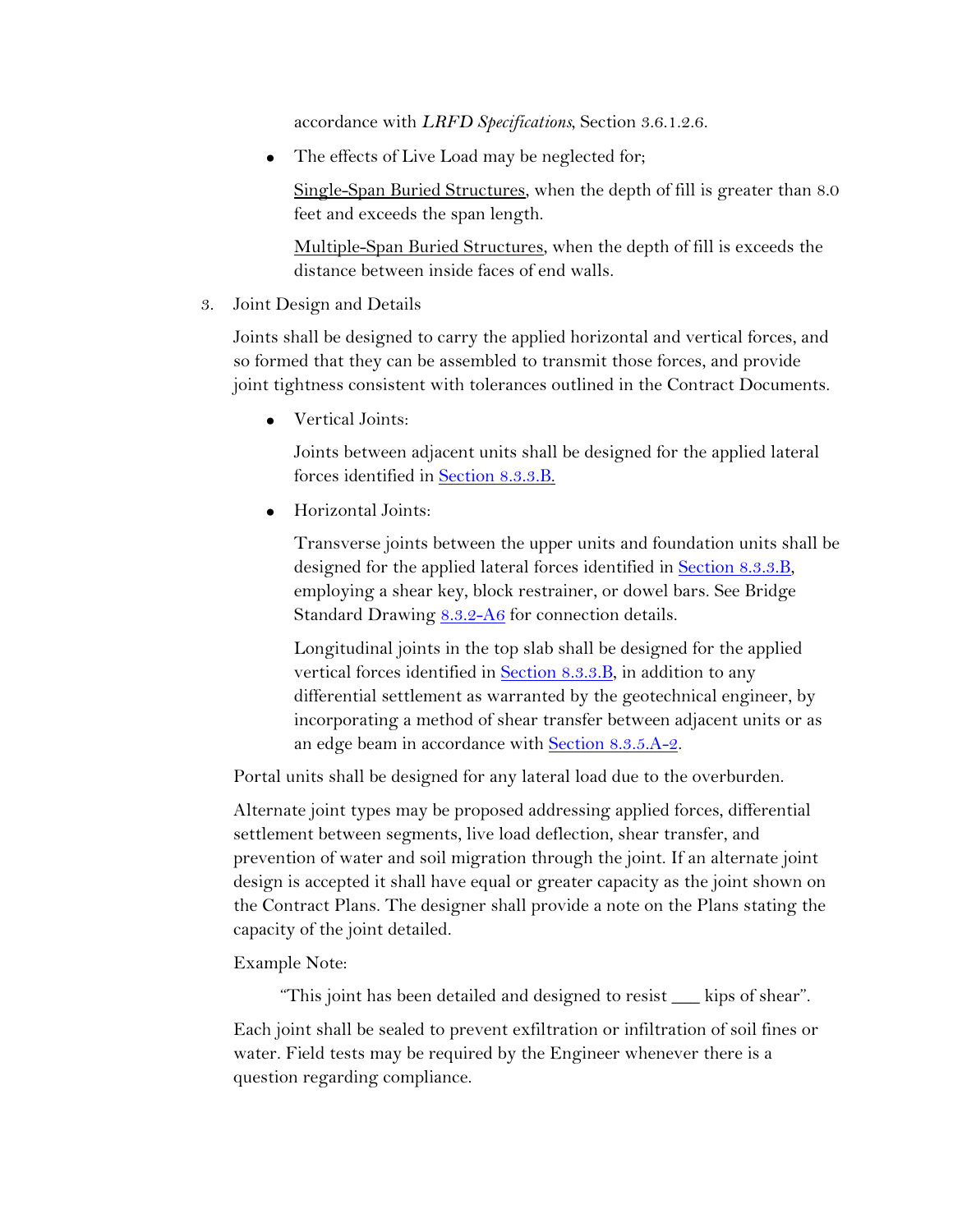# 8.3.7 Design of Detention Vaults

 structures can be open at the top like a swimming pool, or completely enclosed and Requirements for Joints and jointing shall satisfy the requirements of ACI 350-06. Two 5th Edition (1998) and *Design of Liquid-Containing Structures for Earthquake Forces* (2002). Detention vaults are used for stormwater storage and are to be watertight. These buried below ground. Detention vaults shall be designed by the AASHTO *LRFD Bridge Design Specification* and the following: Seismic design effects shall satisfy the requirements of ACI 350.3-06 "*Seismic Design of Liquid-Containing Concrete Structures*". references for tank design are the PCA publications *Rectangular Concrete Tanks*, Revised

 The geotechnical field investigations and recommendations shall comply with the requirements given in Section 8.16 of the *Geotechnical Design Manual* M 46-03. In the calculations for forces, crack control and water stops. addition to earth pressures, water tables, seismic design, and uplift, special consideration should be given to ensure differential settlement either does not occur or is included in

 shall be considered empty. Buoyant forces from high ground water conditions should be investigated for permanent as well as construction load cases so the vault does not float. Controlling loading conditions may include: backfilling an empty vault, filling the vault with stormwater before it is backfilled, or seasonal maintenance that requires draining the vault when there is a high water table. In all Limit States, the buoyancy force (*WA*) load factor shall be taken as  $\gamma_{WA} = 1.25$  in AASHTO LRFD Table 3.4.1-1. In the Strength Limit State, the load factors that resist buoyancy (γ<sub>DC</sub>, γ<sub>DW</sub>, γ<sub>ES</sub>, Etc.) shall be their minimum values, in accordance with AASHTO LRFD Table 3.4.1-2 and the entire vault

During the vault construction, the water table shall be taken as the seal vent elevation or the top of the vault, if open at the top. In this case the load factors that resist buoyancy shall be their minimum values, except where specified as a construction load, in accordance with AASHTO LRFD Section 3.4.2. In certain situations tie-downs may be required to resist buoyancy forces. The resisting

 engineer. The buoyancy check shall be as follows: force  $(R_n)$  and resistance factors  $\varphi$  for tie-downs shall be provided by the geotechnical

For Buoyancy without tie-downs:

 $(R_{RES} / R_{UPLIFT}) \geq 1.0$ 

For Buoyancy with tie-downs:

 $(R_{RES}/[\textit{R}v_{\textit{PLIFT}}+\varnothing R_{\textit{n}}]) \geq 1.0$ 

Where: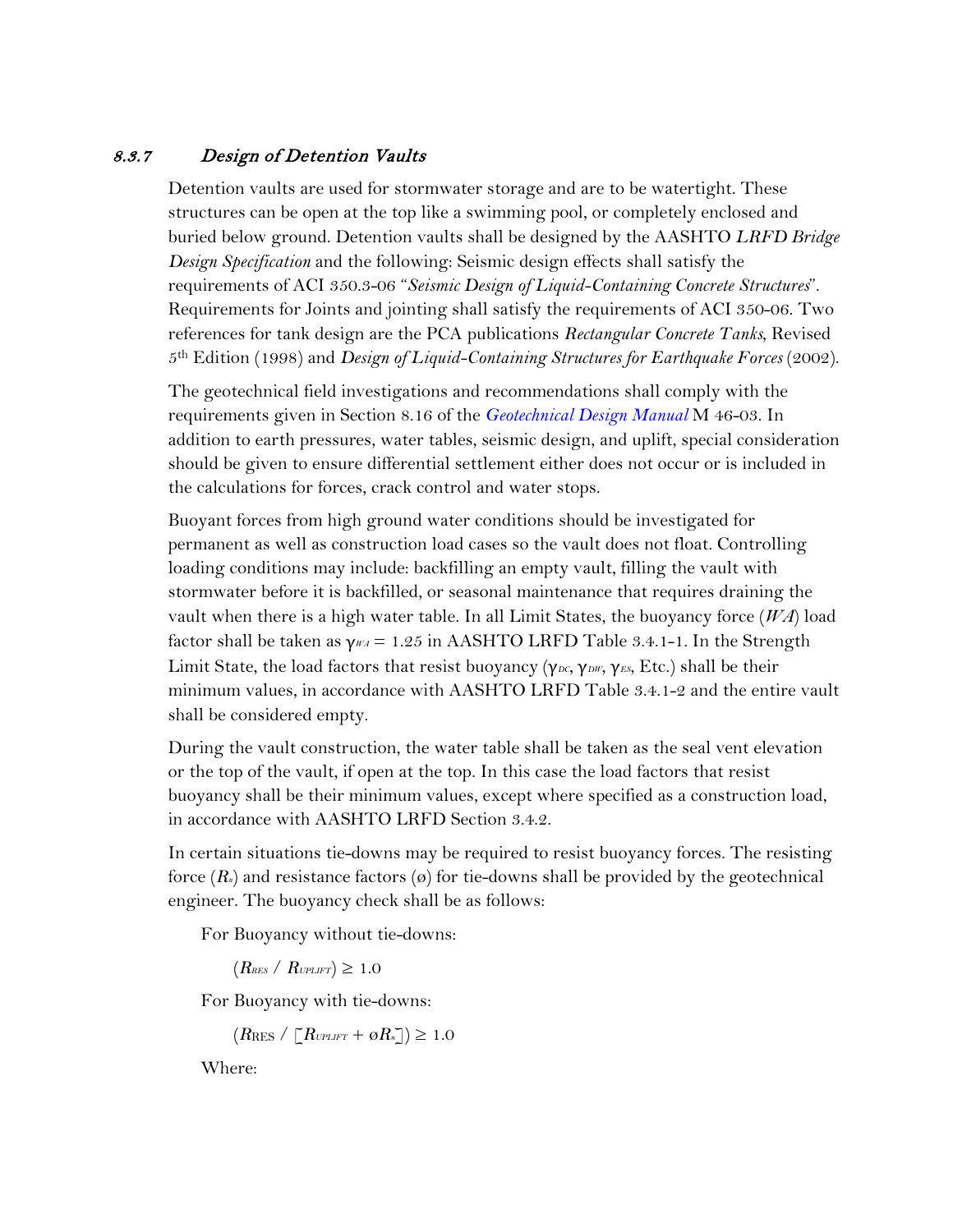$$
R_{\text{RES}} = |\gamma_{\text{DC}}\,DC + \gamma_{\text{DW}}\,DW + \gamma_{\text{ES}}\,ES + \gamma_{\text{i}}\,Q_{\text{i}}|
$$
  

$$
R_{\text{UPLIFT}} = |\gamma_{\text{WA}}\,WA|
$$

bar spacing shall not exceed 12 inches (ACI 7.6.5). ACI 350-06 has stricter criteria for cover and spacing of joints than the AASHTO LRFD. Cover is not to be less than 2 inches (ACI 7.7.1), no metal or other material is to be within  $1\frac{1}{2}$  inches from the formed surface, and the maximum

 bar spacing shall not exceed 12 inches (ACI 7.6.5). Crack control criteria is in accordance with AASHTO LRFD Section 5.6.7 with <sup>γ</sup>*e* <sup>=</sup> 0.5 (in order to maintain a crack width of 0.0085 inches, in accordance with the commentary of 5.6.7).

 temperature and shrinkage stresses, thereby reducing cracking. The amount of Joints in the vault's top slab, bottom slab and walls shall allow dissipation of temperature and shrinkage reinforcement is a function of reinforcing steel grade "and length between joints (ACI Table 7.12.2-1). All joints shall have a shear key and a continuous and integral PVC waterstop with a 4-inch minimum width. The purpose of the waterstop is to prevent water infiltration and exfiltration. Joints having welded shear connectors with grouted keyways shall use details from WSDOT Precast Prestressed Slab Details or approved equivalent, with weld ties spaced at 4'-0" on center. Modifications to the above joints shall be justified with calculations. Calculations shall be provided for all grouted shear connections. The width of precast panels shall be increased to minimize the number of joints between precast units.

 For cast-in-place walls in contact with liquid that are over 10′ in height, the for all external walls, regardless of height, to allow for 2 inches of cover as well as space for concrete placement and vibration. minimum wall thickness is 12″. This minimum thickness is generally good practice

After the forms are placed, the void left from the form ties shall be coned shaped, at least 1 inch in diameter and 1½ inches deep, to allow proper patching.

 are required to meet the following maintenance criteria. A by-pass piping system is hatches shall be spaced no more than 50 feet apart. There shall be an access near Detention vaults that need to be located within the prism supporting the roadway required. Each cell in the vault shall hold no more than 6,000 gallons of water to facilitate maintenance and cleanout operations. Baffles shall be water tight. Access both the inlet and the outfall. These two accesses shall allow for visual inspection of the inlet and outfall elements, in such a manner that a person standing on the ladder, out of any standing water, will be in reach of any grab handles, grates or screens. All other access hatches shall be over sump areas. All access hatches shall be a minimum 30 inch in diameter, have ladders that extend to the vault floor, and shall be designed to resist HS-20 wheel loads with applicable impact factors as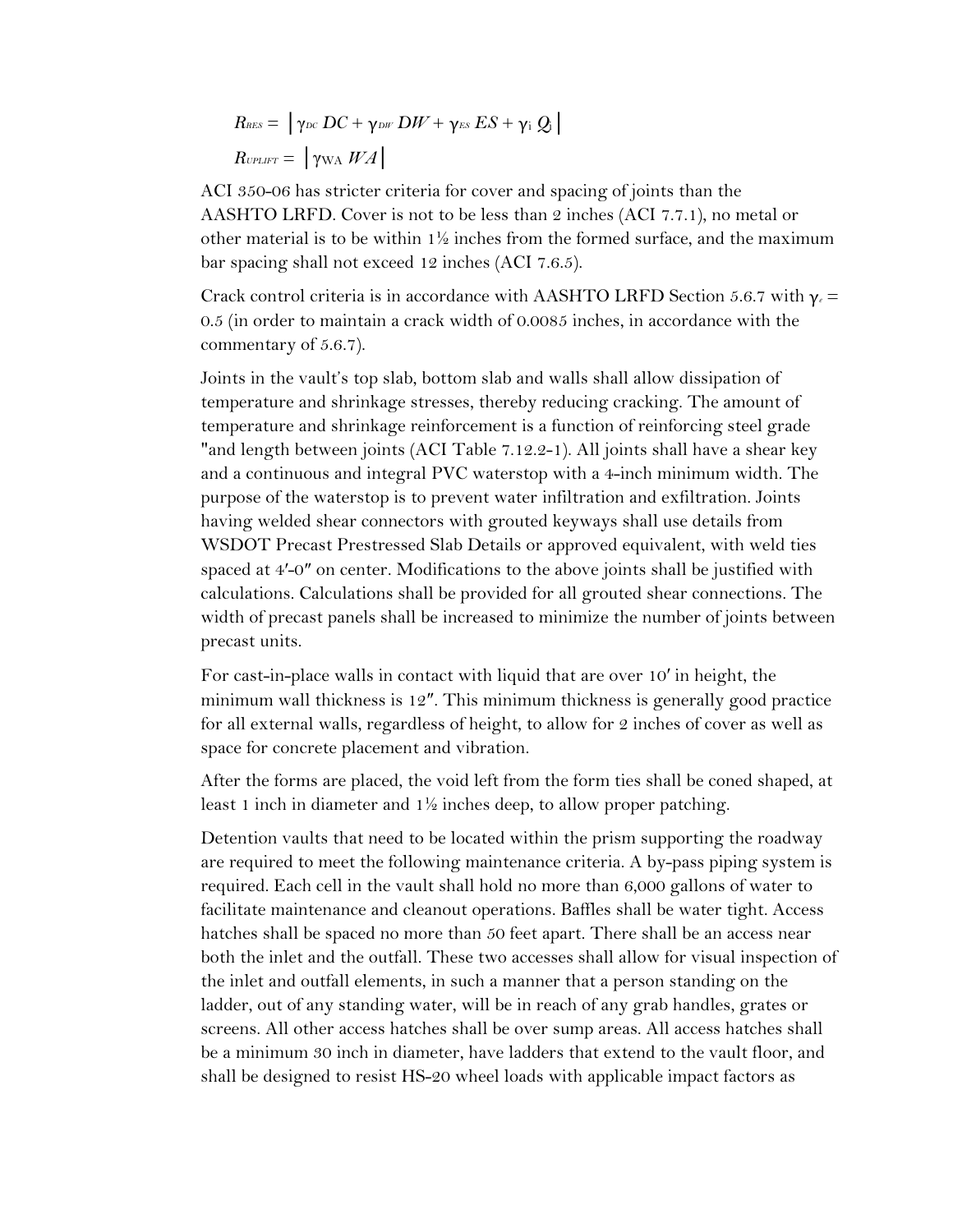described below.

Detention vaults that need to be located in the roadway shall be oriented so that the access hatches are located outside the traveled lanes. Lane closures are usually required next to each access hatch for maintenance and inspection, even when the hatches are in 12'-0" wide shoulders.

 risers. The load path of this impact force shall be shown in the calculations. A 16 kip wheel load having the dynamic load allowance for deck joints, in AASHTO LRFD Table 3.6.2.1-1, shall be applied at the top of access hatches and

Minimum vault dimensions shall be 4′-0″ wide and 7′-0″ tall; inside dimensions.

 the necessary inventory information for inspection requirements. A set of plans Original signed plans of all closed top detention vaults with access shall be forwarded to the Bridge Plans Engineer in the Bridge Asset Management Unit (see Section 12.4.10.B). This ensures that the Bridge Preservation Office will have must be submitted to both the WSDOT Hydraulics Office and the Regional WSDOT Maintenance Office for plans approval.

## 8.3.8 Design of Tunnels

 importance in tunnel construction than with above ground bridge structures. In short, Tunnels are unique structures in that the surrounding ground material is the structural material that carries most of the ground load. Therefore, geology has even more geotechnical site investigation is the most important process in planning, design and construction of a tunnel. These structures are designed in accordance with the AASHTO LRFD, *AASHTO LRFD Road Tunnel Design and Construction Guide Specifications*, 1st Edition, 2017 with current interims and AASHTO *Technical Manual for Design and Construction of Roadway Tunnels - Civil Elements*.

 Tunnels are not a conventional structure, and estimation of costs is more variable as size and length increase. Ventilation, safety access, fire suppression facilities, warning signs, lighting, emergency egress, drainage, operation and maintenance are extremely critical issues associated with the design of tunnels and will require the expertise of geologists, tunnel experts and mechanical engineers.

Protection Association. NFPA 502 - Standard for Road Tunnels, Bridges, and Other For motor vehicle fire protection, a standard has been produced by the National Fire *Limited Access Highways*. This document shall be used for all WSDOT tunnels. NFPA 502 – Standard for Road Tunnels, Bridges, and Other Limited Access Highways, uses tunnel length to dictate minimum fire protection requirements:

300 feet or less: no fire protection requirements 300 to 800 feet: minor fire protection requirements